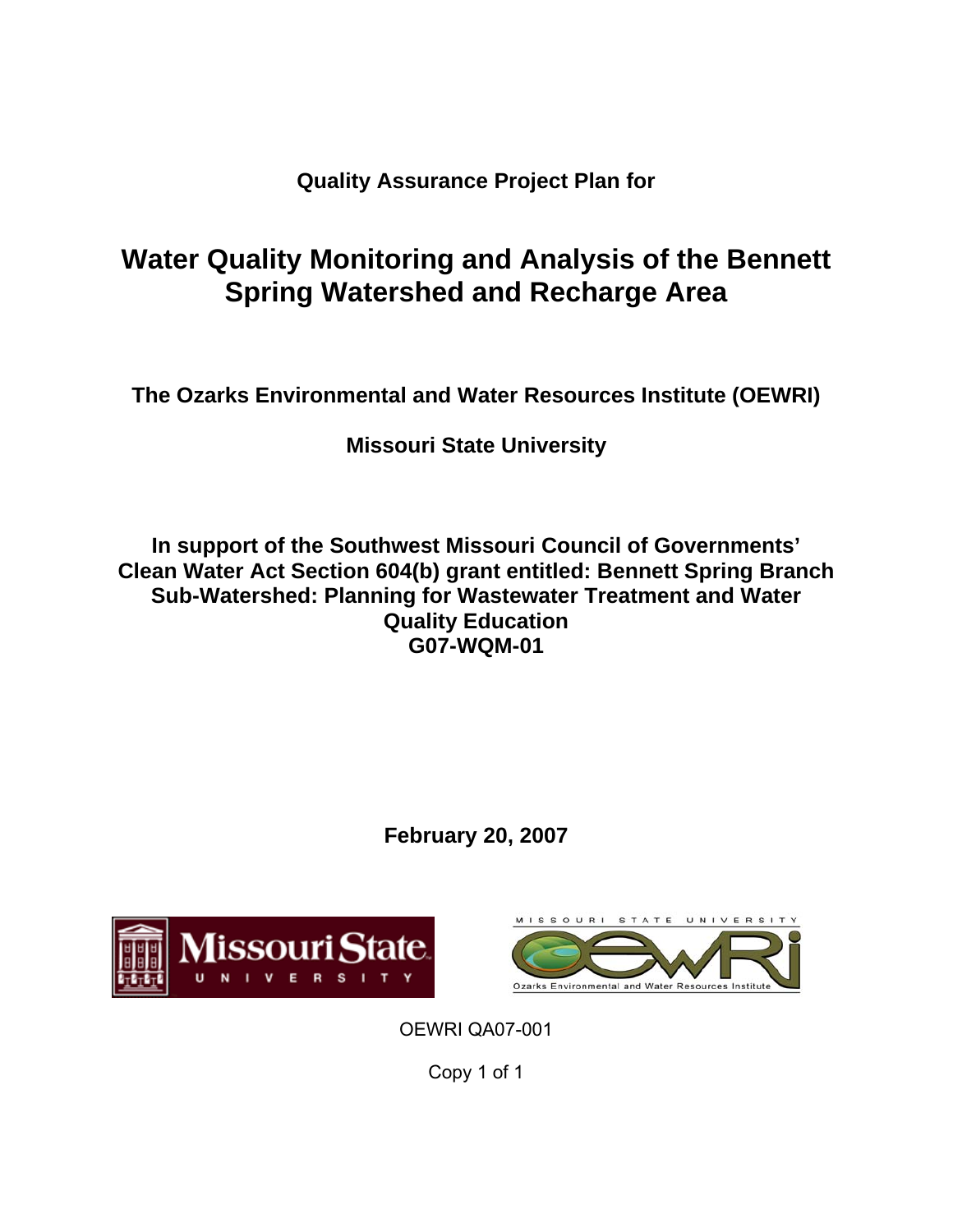Bennett Springs QAPP (Final) February 2007 Page 2 of 31

## **Prepared by:**

| Marc R. Owen, OEWRI Project Supervisor                                                | Date |
|---------------------------------------------------------------------------------------|------|
| Heather Hoggard, OEWRI QA/QC Manager                                                  | Date |
| <b>Approved by:</b>                                                                   |      |
| Dr. Robert T. Pavlowsky, OEWRI Director, MSU<br>Faculty - GGP, Principal Investigator | Date |
| Ms. Stacia Bax, Project Manager<br>Missouri Department of Natural Resources (DNR)     | Date |
| Mr. John Madras, Division Quality Control Officer<br><b>DNR</b>                       | Date |
| Ms. Trish Rielly, QAPP Manager<br><b>DNR</b>                                          | Date |
| Anita Davis, Project Administrator<br>Southwest Missouri Council of Governments       | Date |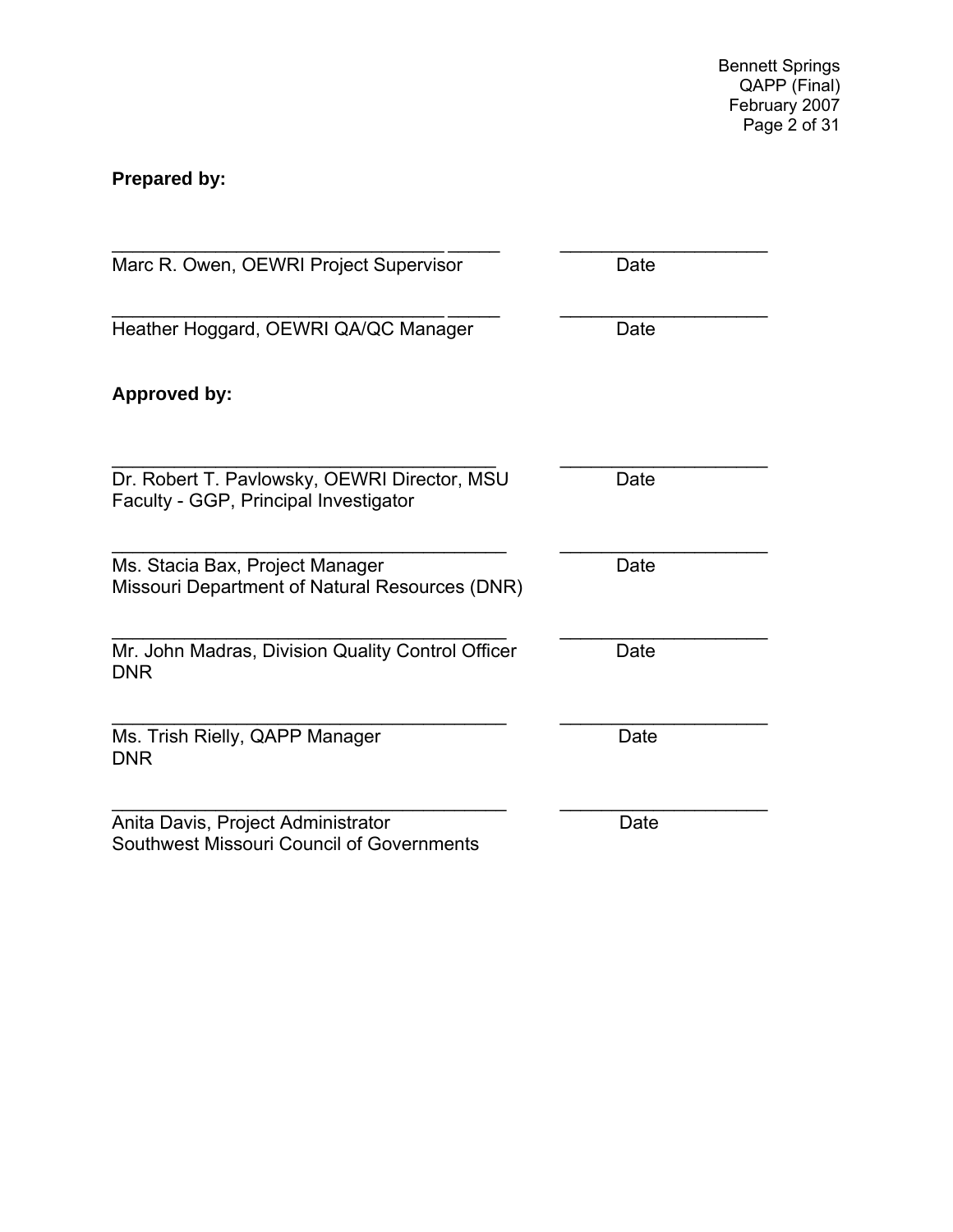### **TABLE OF CONTENTS**

| Instrument and Equipment Testing, Inspection, and Maintenance 14           |  |
|----------------------------------------------------------------------------|--|
|                                                                            |  |
| Inspection and Acceptance of Supplies and Consumables  15                  |  |
|                                                                            |  |
|                                                                            |  |
|                                                                            |  |
|                                                                            |  |
|                                                                            |  |
|                                                                            |  |
|                                                                            |  |
|                                                                            |  |
|                                                                            |  |
|                                                                            |  |
| FIGURES                                                                    |  |
| APPENDIX A. Standard Operating Procedures (SOPs) cited in this document 31 |  |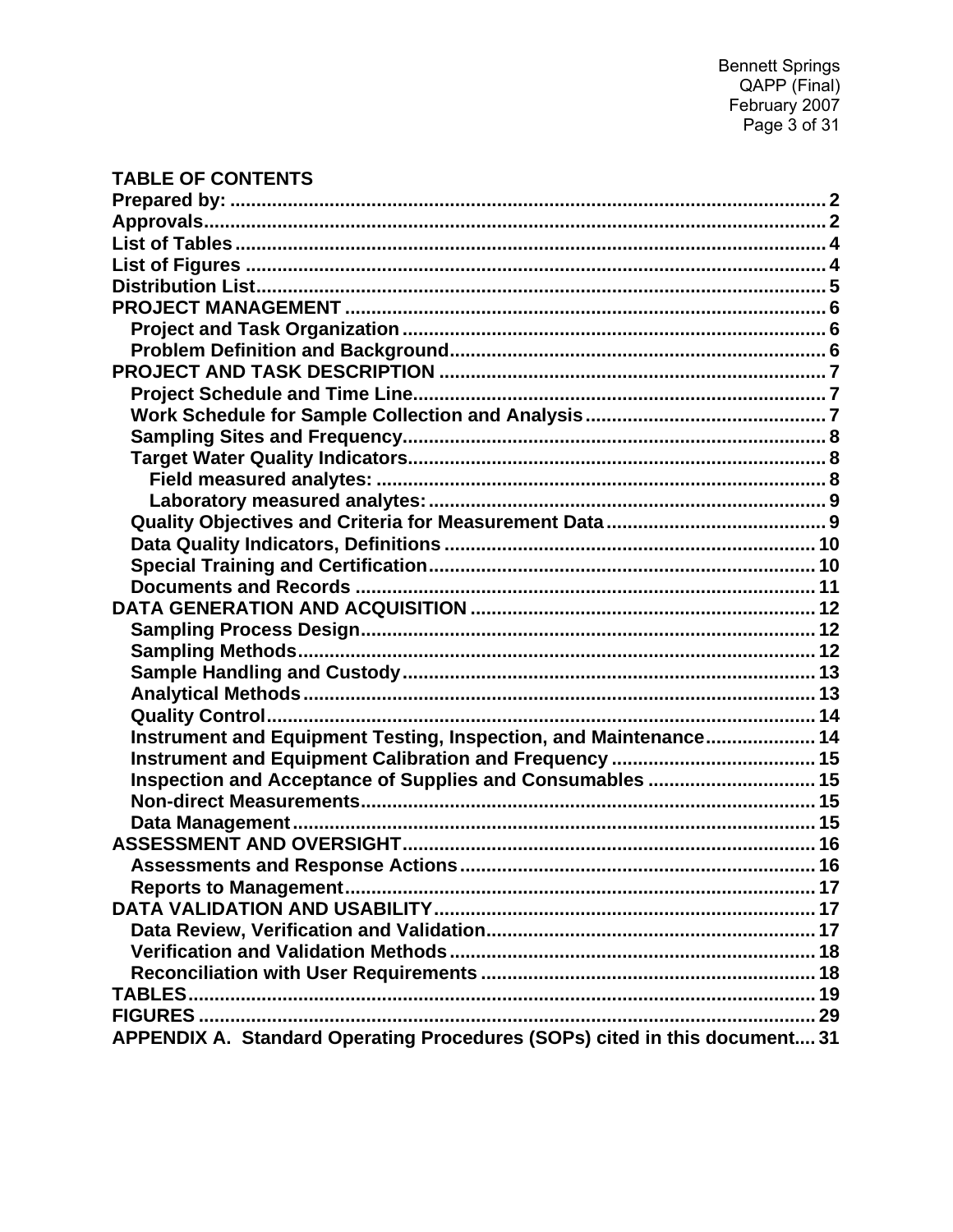### **List of Tables**

| Table 7. Quality Control Corrective Action Plan. (Standard Methods, 2005) 26       |  |
|------------------------------------------------------------------------------------|--|
| Table 8. Maintenance, Testing, and Inspection of Sampling Equipment and Analytical |  |
|                                                                                    |  |
|                                                                                    |  |

### **List of Figures**

| Figure 1. Organizational chart showing lines of authority and reporting responsibilities. |  |
|-------------------------------------------------------------------------------------------|--|
|                                                                                           |  |
|                                                                                           |  |
|                                                                                           |  |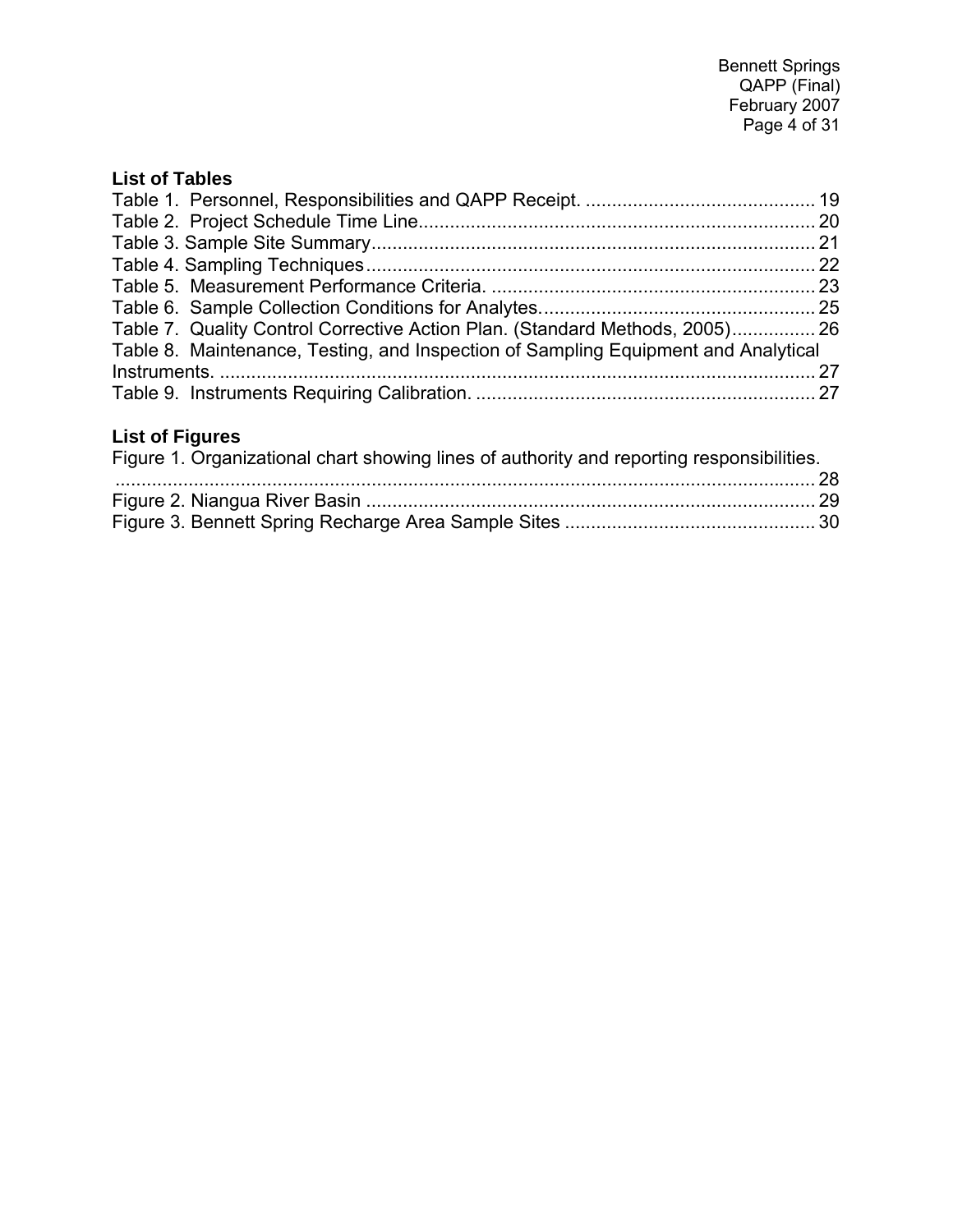Bennett Springs QAPP (Final) February 2007 Page 5 of 31

#### **Distribution List**

Dr. Robert T. Pavlowsky **OEWRI Director, MSU** (417-836-8473)

(417-836-3197)

(417-836-3198)

(417-836-6916)

(417-836-4649)

(417-836-6900)

(417-836-5972) Programs

Stacia Bax Missouri Department of Natural Resources (573-526-1386) Project Manager

Trish Rielly **Missouri Department of Natural Resources** (573-526-5297) QAPP Manager

John Madras **Missouri Department of Natural Resources** (573-522-9911) Division Quality Control Officer

Marc R. Owen **OEWRI** Project Supervisor

Heather Hoggard OEWRI QA Manager

Dr. John Steiert MSU Biology Faculty

Dr. Richard N. Biagioni MSU Chemistry Faculty

Anita Davis **Project Administrator** 

Dr. William A. Alter III Director, MSU Office of Sponsored Research and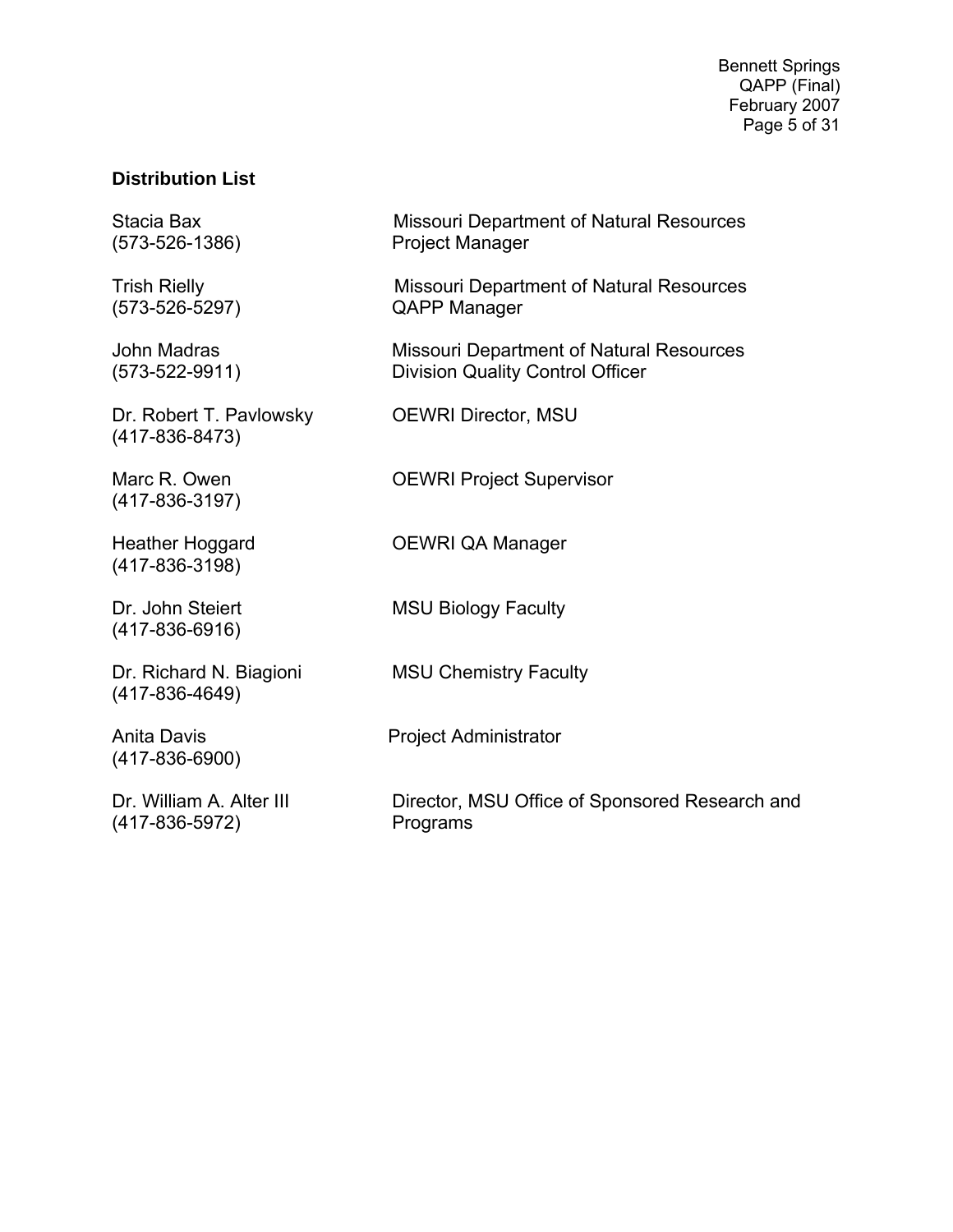#### **PROJECT MANAGEMENT**

#### **Project and Task Organization**

See Table 1 for personnel responsibilities, contact information and QAPP copy receipt. The organizational chart showing lines of authority and reporting responsibilities is shown in Figure 1.

#### **Problem Definition and Background**

Poorly functioning on-site wastewater systems have been perceived as a major contributor of nonpoint source pollution to Ozarks streams. Shallow soils, karst features, and lack of maintenance are often cited as reasons these systems fail in this region. Due to the importance of tourism to the local economy, many communities are concerned with protecting their water resources. Bennett Spring State Park is a major economic generator for Dallas and Laclede counties, and local community leaders are concerned about how on-site wastewater systems impact the water quality of Bennett Spring. The Bennett Spring Branch Watershed (43 sq. mi) is located in the Niangua River Basin (1,029 sq. mi) (Figure 2). Bennett Spring lies near the east edge of Dallas County with a recharge area that includes portions of Dallas and Laclede counties.

The Southwest Missouri Council of Governments (SMCOG) in cooperation with the Bennett Springs Area Water Protection Committee (BSWPC) has received a Clean Water Act 604(b) subgrant from the U.S. Environmental Protection Agency (EPA) Region 7, through the Missouri Department of Natural Resources (DNR), to address onsite wastewater issues in the watershed. The objectives of the subgrant are to:

- 1. Conduct a wastewater system feasibility study of the project area to determine the most cost-effective wastewater system that will meet the area's needs.
- 2. Create a plan to implement a wastewater district within, and under the authority of, the existing water district.
- 3. Provide for water quality education to enhance public awareness of the area's water quality issues and to build grassroots support for implementing a wastewater system that sustains the quality of the environment.
- 4. Provide for water quality assessment and monitoring in the project area to establish a baseline for determining water quality and future water quality needs and activities.

 This QAPP represents the water quality monitoring component of the project. The specific goals of the water quality monitoring are:

- 1. Use the watershed approach and most up-to-date estimates of groundwater flow direction and recharge to determine water quality. Available historical water quality and groundwater data will also be used in the assessment.
- 2. Establish a baseflow sampling network and monitor 14 sites monthly for at least one year.
- 3. Interpret water quality trends and assess the spatial variability of water quality within the recharge area.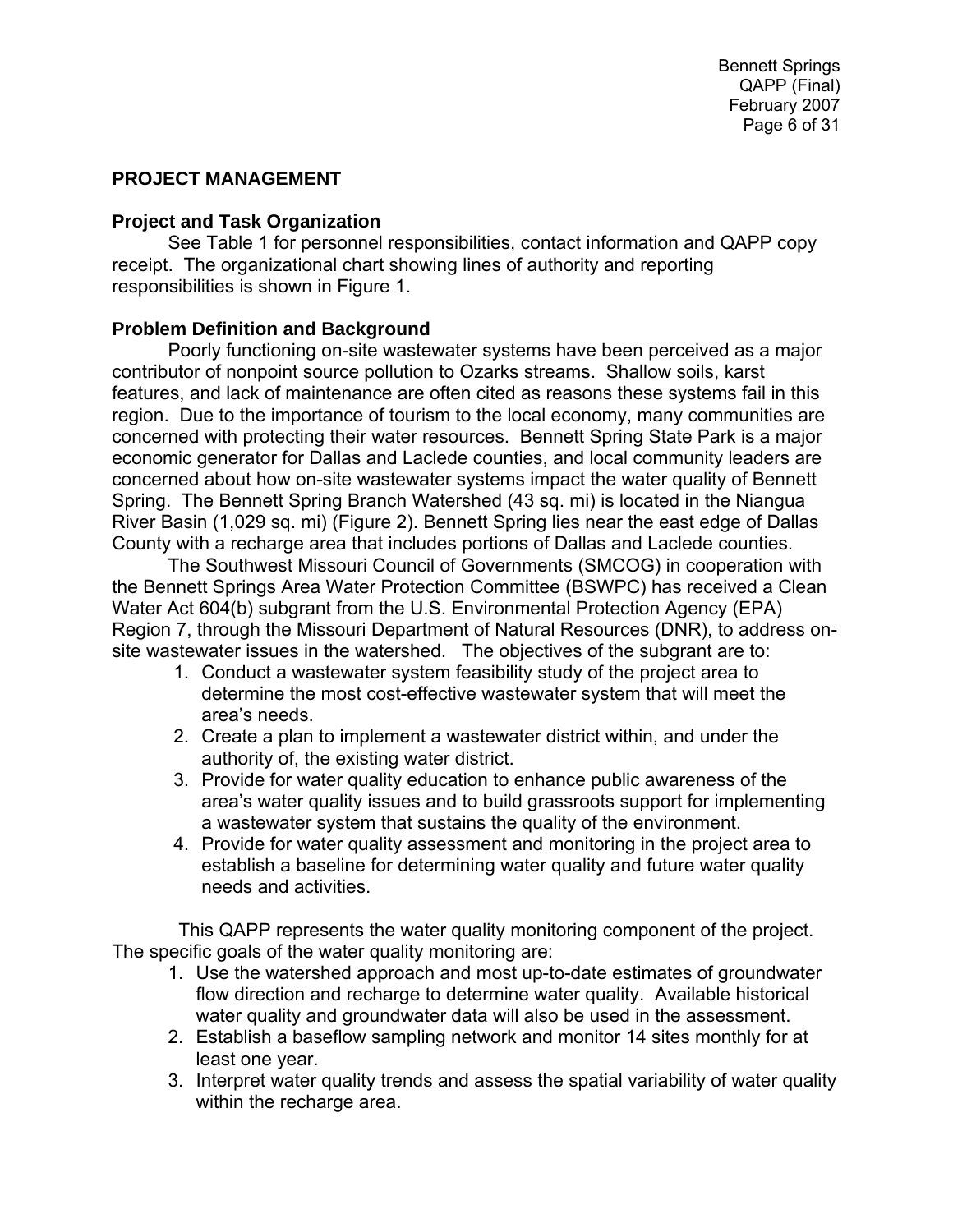Bennett Springs QAPP (Final) February 2007 Page 7 of 31

During the 18 month period the water quality monitoring aspects will be addressed in this QAPP where the OEWRI will identify a baseline water quality trends and conduct an assessment of pollution sources (within the first six months). Monthly water monitoring will continue throughout the second year (month 7 through month 18). Once the monitoring is completed, the University, on behalf of the SMCOG, will submit a final water monitoring report. The yearlong water monitoring schedule will provide valuable data to analyze changes in water quality within the project area. In addition, the 14 newly identified water monitoring sites in and around Bennett Spring's 3-mile project area could be used in the future by Missouri Stream Teams, or other groups, to provide valuable long-term data and analysis. The Bennett Spring community leaders and its collaborating partners envision this project as a first step toward facilitating water quality protection activities and data gathering throughout the Niangua River Watershed.

#### **PROJECT AND TASK DESCRIPTION**

#### **Project Schedule and Time Line**

This project is organized into four phases. Phase 1 (November 2006 – February 2007) will include conducting a watershed assessment of establishment of sample sites and conducting a readiness assessment. Phase 2 (March 2007) will be establishing initial baseline water quality monitoring for nutrients, bacteria, temperature, dissolved oxygen, pH, conductivity, salinity, turbidity and velocity (to estimate discharge). Phase 3 (April 2007 – March 2008) will include the monthly monitoring of water chemistry and velocity along with a minimum of six nutrient sampling events and six bacteria sampling events occurring during baseflow conditions At 14 sites. Phase 4 will be preparing the final report. See Table 2 for project schedule and time line.

#### **Work Schedule for Sample Collection and Analysis**

Water chemistry parameters: temperature, dissolved oxygen, pH, conductivity, salinity, turbidity with velocity (to estimate discharge) will be monitored at the 14 sites described below once in phase 2 and monthly during phase 3 (for a total of 13 readings). Water chemistry parameters will be monitored using a Horiba U-22XD multiparameter probe. These data will be stored in the data logger associated with the instrument and downloaded in the office. Velocity measurements will be gathered using a Global Water FP201 Flow Meter and staff gage to estimate discharge at each site. Site specific data will be hand entered onto flow data record sheets provided and entered into a spread sheet in the office.

Water quality samples for nutrients (total phosphorus, total nitrogen) and bacteria (E. coli) will be collected at the 14 sites described below once during phase 2 and six times during phase 3. Surface water grab samples will be collected during baseflow using 500 mL bottles and immediately acidified to a pH <2 using sulfuric acid and stored on ice during the remainder of the trip. A 100 ml grab sample for bacteria will also be collected with a Whirl-Pak® Coli-test bag.

At the laboratory, the collected samples will be stored in refrigerators until they are analyzed by MSU laboratory assistants. Holding times will be strictly adhered to, to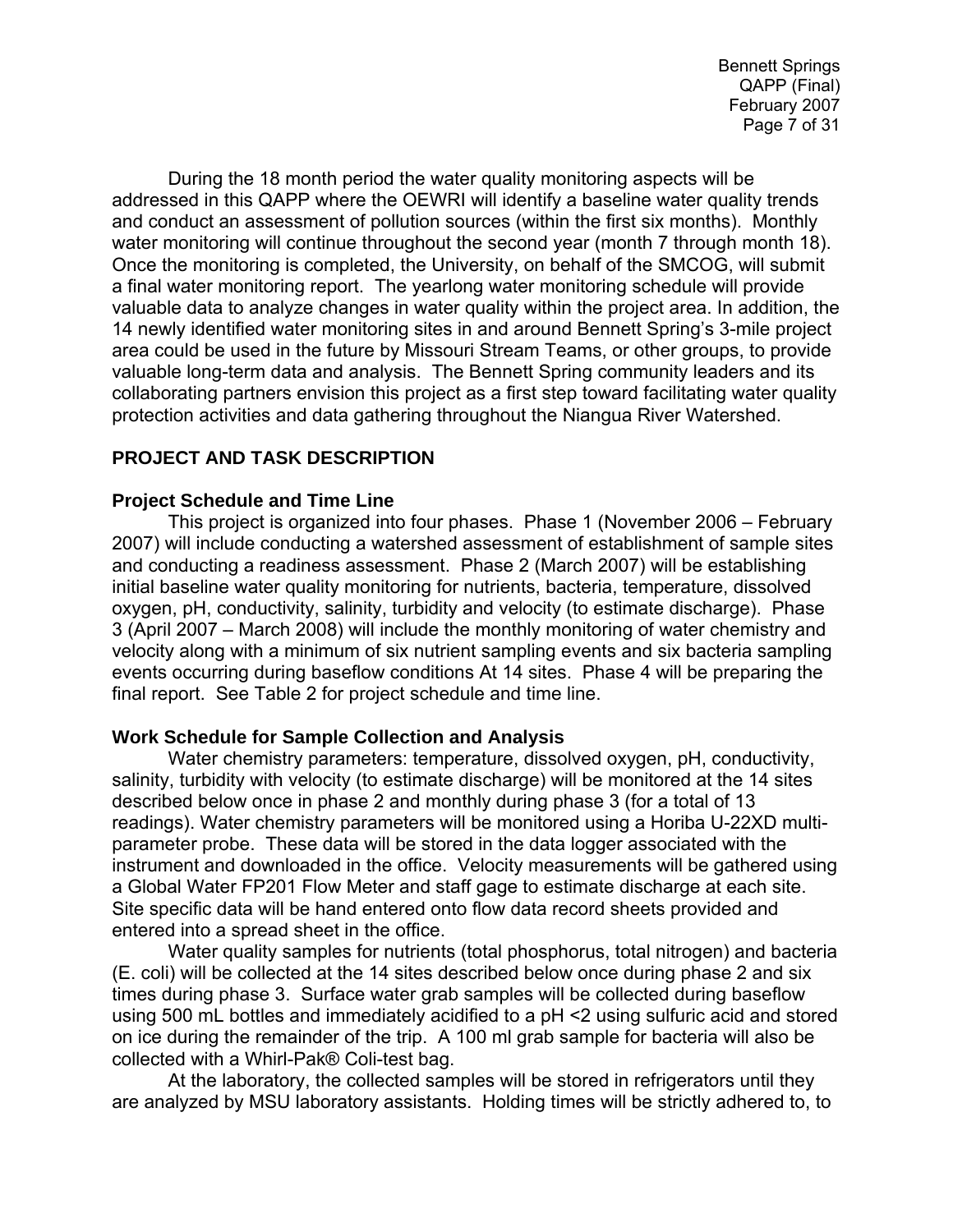avoid missed data. Analytical reports will be generated after the analyses. The reports are then reviewed by the analyst, the OEWRI QA officer and by the analyst's supervisor.

The data will be stored in Excel files dedicated to this project. These electronic files are stored on the computer server with controlled access (that is, access to these files will be limited to MSU personnel associated with this project). Paper copies of the analytical reports will be stored in the OEWRI office. MSU personnel shall submit raw data and analytical reports with any supporting information on the analysis to the project administer who will forward the information to the DNR project manager quarterly throughout the monitoring period.

#### **Sampling Sites and Frequency**

Sample sites have been established during Phase 1 (November 2006 – February 2007). Sample sites (14) have been determined based on water during low-flow periods (Figure 3). Due to the lack of access and absence of water during low-flow periods only 5 sites will be sampled within the Bennett Spring Branch Watershed. The remainder of the sites will be in the Bennett Spring recharge area (7) and upstream and downstream of the confluence of the Bennett Spring Branch and the Niangua River (2). Table 3 summarizes the sample sites selected for this project. Phase 2 (March 2007) will be establishing initial baseline water quality monitoring for nutrients, bacteria, temperature, dissolved oxygen, pH, conductivity, salinity, turbidity and velocity (to estimate discharge). Phase 3 (April 2007 – March 2008) will include the monthly monitoring of water chemistry and velocity along with a minimum of six nutrient sampling events and six bacteria sampling events occurring during baseflow conditions at the 14 sampling locations. Table 4 summarizes the sampling techniques for all analytes.

#### **Target Water Quality Indicators**

#### Field measured analytes:

1. Temperature (SOP: 1050R01 Horiba U-22): Water temperature is an important water quality parameter because it can affect the speed of chemical and biological reactions and the concentration of ions and gases. In karst areas, springs have lower temperatures than surface water runoff. Data will be collected using the Horiba U-22XD.

2. Conductivity (SOP: 1050R01 Horiba U-22): The first flush from surface water runoff in a rain storm carries concentrated analytes dissolved from surfaces, causing conductivity to be high. Data will be collected using the Horiba U-22XD.

3. pH (SOP: 1050R01 Horiba U-22): pH is a measure of the activity of hydrogen ions (H<sup>+</sup>) in a solution and, therefore, its acidity or alkalinity. Low pH in rainfall can be a problem in some areas, however, due to the abundance of limestone in the region the Ozarks soil has a high buffering capacity and runoff pH generally remains around neutral, that is, pH of 7.0. Data will be collected using the Horiba U-22XD. If field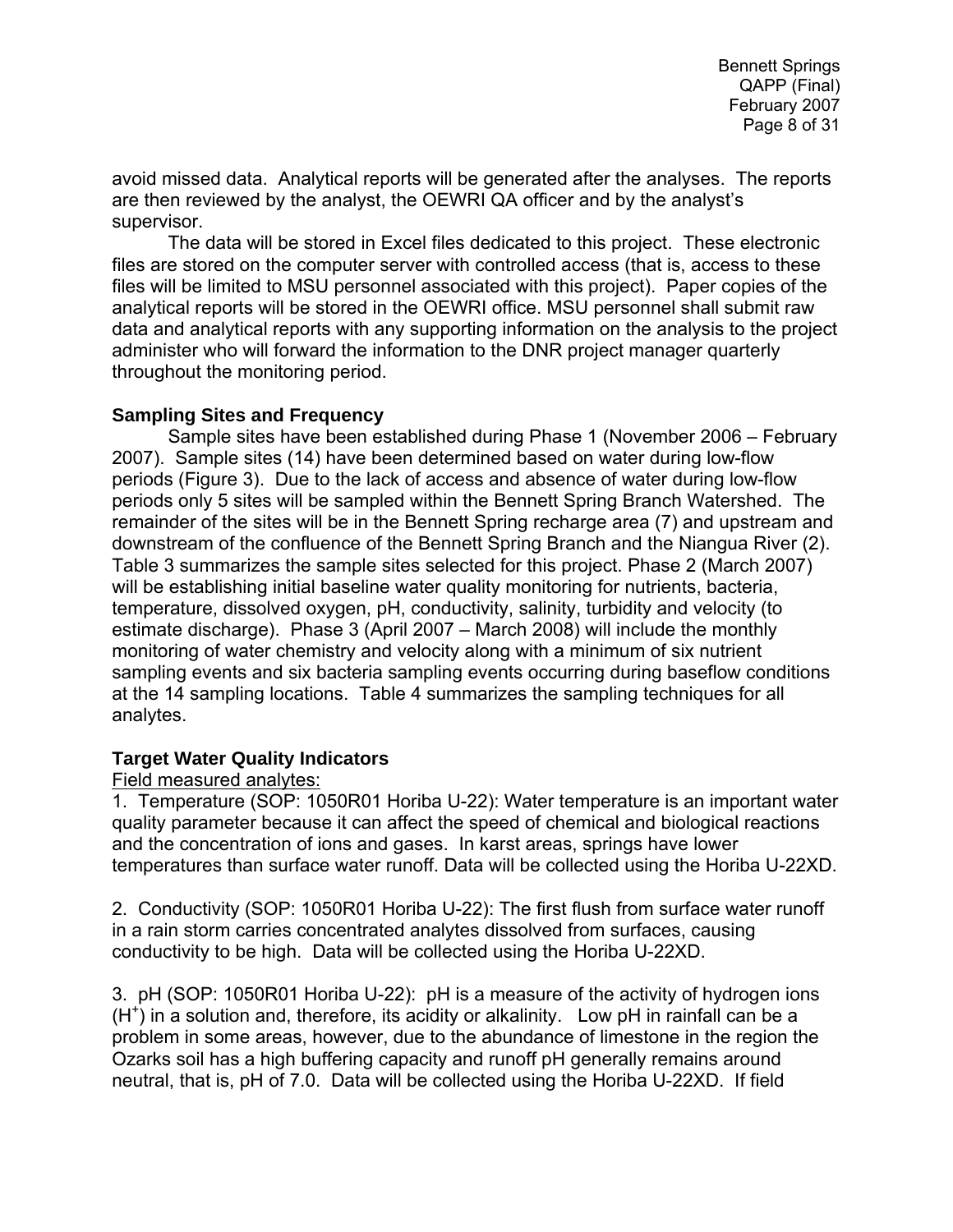analysis of pH cannot occur, then the data will be listed as missing and a comment will be entered into the field notebook.

4. Turbidity (SOP: 1050R01 Horiba U-22): Turbidity is a measure of the clarity of water and can be caused by suspended materials, such as clay, silt, and organic matter. High turbidity may result from storm events. Data will be collected using the Horiba U-22XD

5. Dissolved Oxygen (SOP: 1050R01 Horiba U-22): The level of dissolved oxygen (D.O.) in water affects aquatic life, chemical activity, and pollutant behavior. Acceptable levels for Missouri streams are > 5 mg D.O. per L. for warm and cool water fisheries and >6 mg/L for Cold water fisheries.

6. Salinity (SOP: 1050R01 Horiba U-22): High salt concentrations are found in wastewater.

7. Global Water Flow Meter (SOP: 2060R01 Flow Meter): Velocity must be measured to estimate discharge at sample location to understand loads/yields.

Laboratory measured analytes:

1. Total Phosphorus (SOP: 3010R01 Total P): A spectrophotometer will be used to analyze for TP.

2. Total Nitrogen (SOP: 3020R01 Total N): Total nitrogen is a measure of organic nitrogen, ammonia, nitrite, and nitrate nitrogen. A spectrophotometer will be used to analyze for TN.

3. *Escherichia coli* (SOP: 4010R01 Ecoli IDEXX): The presence of *E. coli* in water samples is an indicator of fecal contamination. The IDEXX Quanti-Tray/2000 system is used to analyze samples for *E. coli* levels.

4. Total Coliform (SOP: 4010R01 Ecoli IDEXX): The presence of total coliform in water samples is an indicator of fecal contamination. The IDEXX Quanti-Tray/2000 system is used to analyze samples for total coliform levels.

### **Quality Objectives and Criteria for Measurement Data**

 The objective of this project is to establish a baseline data for the Bennett Springs Recharge Area during baseflow conditions that will indicate water quality of the shallow aquifer providing flow to the spring and stream. These data will be used to compare sites to assess the spatial variability of water quality within the recharge area. All field and laboratory analytical data are evaluated based on established measurement performance criteria as listed in Table 5.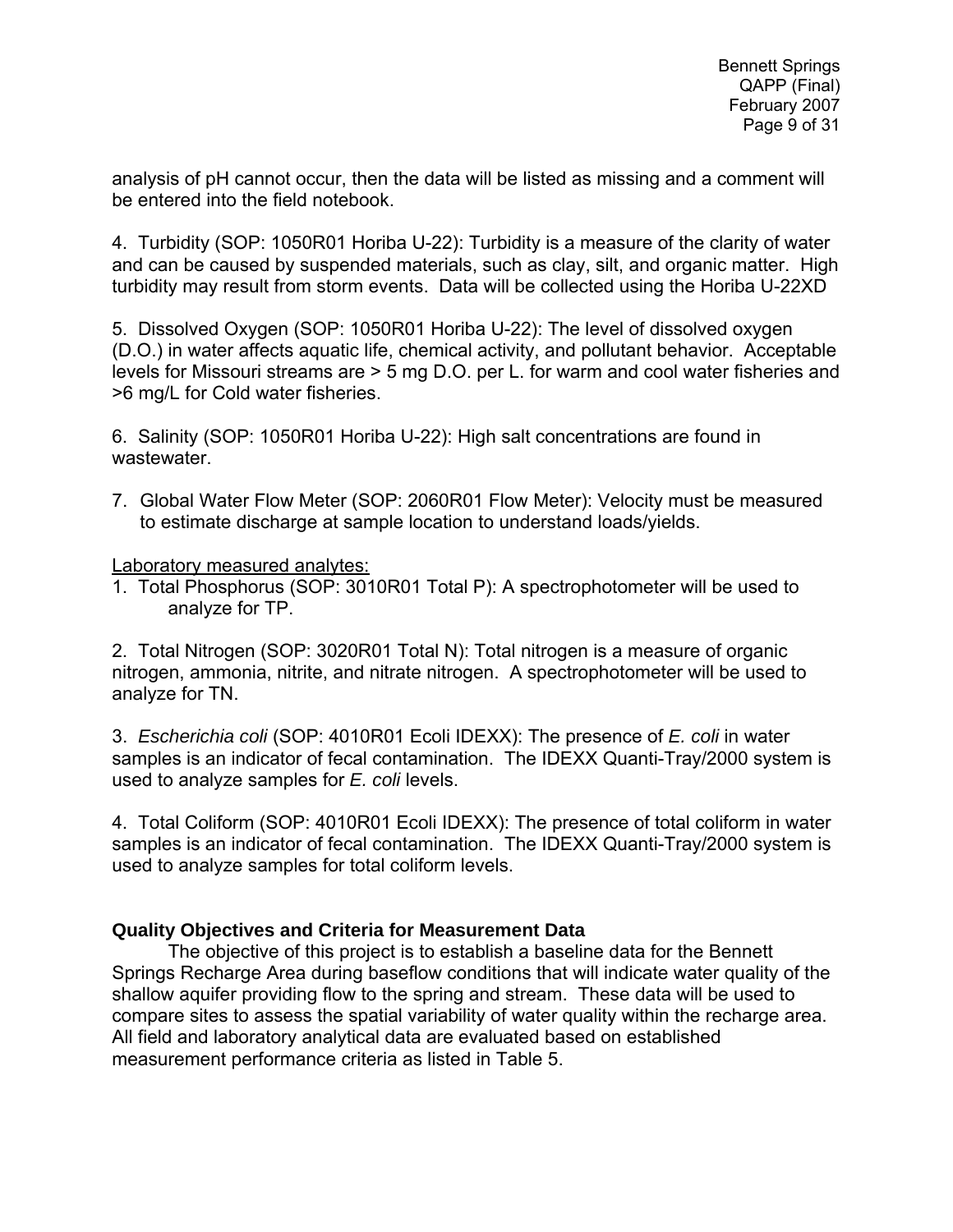Bennett Springs QAPP (Final) February 2007 Page 10 of 31

#### **Data Quality Indicators, Definitions**

Accuracy: a measure of the overall agreement of a measurement to a known value; includes a combination of random error (precision) and systematic error (bias) components of both sampling and analytical operations. Accuracy will be measured by analyzing a reference material and spiked matrix samples (see Table 5).

Bias: a consistent deviation of measured values from the true value, caused by systematic errors in a procedure. Bias will be measured by analyzing reference materials and spiked matrix samples (see Table 5).

Comparability: the measure of confidence that one data set can be compared to another and can be combined, if applicable, for the decisions to be made. Water samples are collected and analyzed according to the standard operating procedures used at Missouri State University and OEWRI for all water quality projects.

Completeness: a measure of the amount of data needed to be obtained from a measurement system. It is expected that all samples will be collected and analyzed. However, it is known that lost samples and missed analyses can occur.

Precision: a measure of the degree of agreement among replicate analyses of a sample. For this project, samples will be collected in duplicate (field duplicates) and single samples will be analyzed in duplicate in the laboratory (laboratory duplicates) (see Table 4).

Representativeness: the degree to which data accurately and precisely represents a characteristic of a population, parameter variations at a sampling point, a process condition, or an environmental condition. For the goals of this study, these samples will be considered representative of the conditions found at the collection sites and within the Bennett Spring Branch Sub-Watershed/Niangua River Watershed

Sensitivity: the capability of a method or instrument to discriminate between measurement responses representing different level of the variable of interest. This is also known as the detection limit. For this project the method detection limit (MDL) is determined (see Table 4)

#### **Special Training and Certification**

All personnel who collect and analyze samples for this project will receive appropriate training for all methods needed to complete the study following the necessary SOPs. Records of this training will be kept with other documents related to this project. The final storage location for these records will be the OEWRI office (currently room 328 Temple Hall).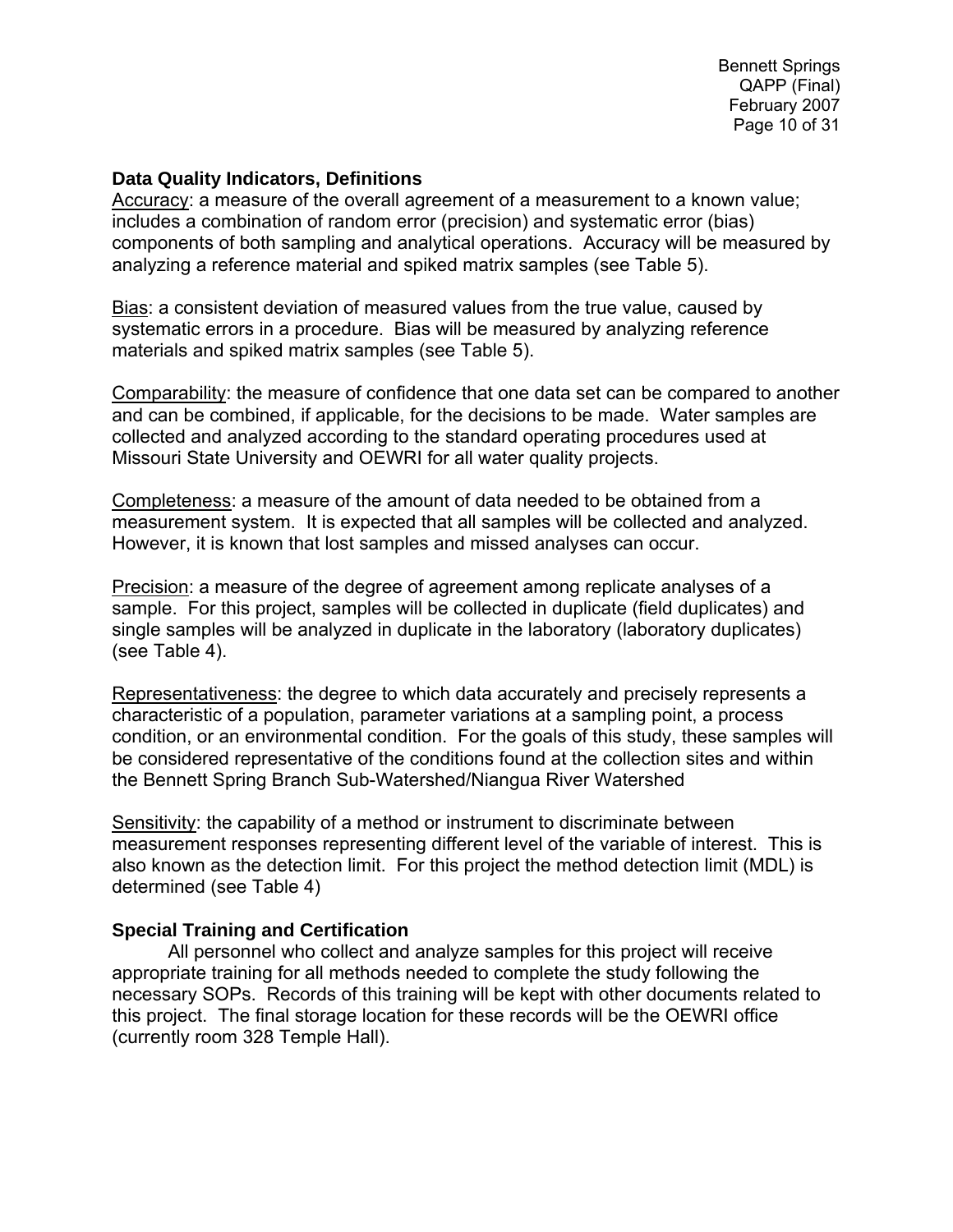Bennett Springs QAPP (Final) February 2007 Page 11 of 31

#### **Documents and Records**

The documents and records produced for this project will be stored in the OEWRI office in a file entitled: "Water Quality Monitoring and Analysis of the Bennett Spring Watershed and Recharge Area". The documents listed below will be included in this file. Electronic copies of all reports, plans and procedures will be issued to all individuals on the distribution list, unless otherwise requested. A paper copy of each document will be kept on file in the OEWRI office.

 Documents and records will be retained for a minimum of five years. After that time the documents will be reviewed and a decision to retain the records for a longer period will be made. Electronic records are retained on the server at MSU. There is in place a system to automatically backup all data files.

Quality Assurance Project Plan (QAPP): This document will be updated as needed by the QA manager. The DNR project manager, through the project administer, must then approve any updates prior to those changes being distributed. Updates may require that the document be reprinted and distributed to those listed in Table 1. If the changes do not alter the plan the QA manager may use e-mail to notify the personnel on the distribution list of the changes.

Standard Operating Procedures (SOPs): Analytical, collection, and other procedures are documented in individual SOPs. These documents are prepared, edited, and updated by the QA manager. Project personnel are required to review all SOPs that pertain to their functions and responsibilities. Outdated SOPs are archived in the OEWRI office in both a paper and electronic versions. SOPs used for this project are attached in Appendix B.

Chain of Custody forms: Chain of custody / sample collection forms are completed for each sample collection run. These forms are stored with the project data in the OEWRI office.

Field Notebooks: Field notebooks will be completed for this project. Any data related to this project will be recorded within the book. The field personnel will keep appropriate records of field events and include such items as sites visited, time of arrival, samples collected, weather conditions, etc. The analyst should sign or initial for each date that the notebook is used. These notebooks will be archived with the project records in the OEWRI office.

Laboratory Bench sheets: These forms are generated with each analysis. They may include forms, computer printouts, or other records of analytical procedures. Sample and quality control data will be included on these forms. These are stored with the project data.

Quality Assurance documents: Any document that describes QA processes in the field or laboratory and related to this project will be stored in the OEWRI office with other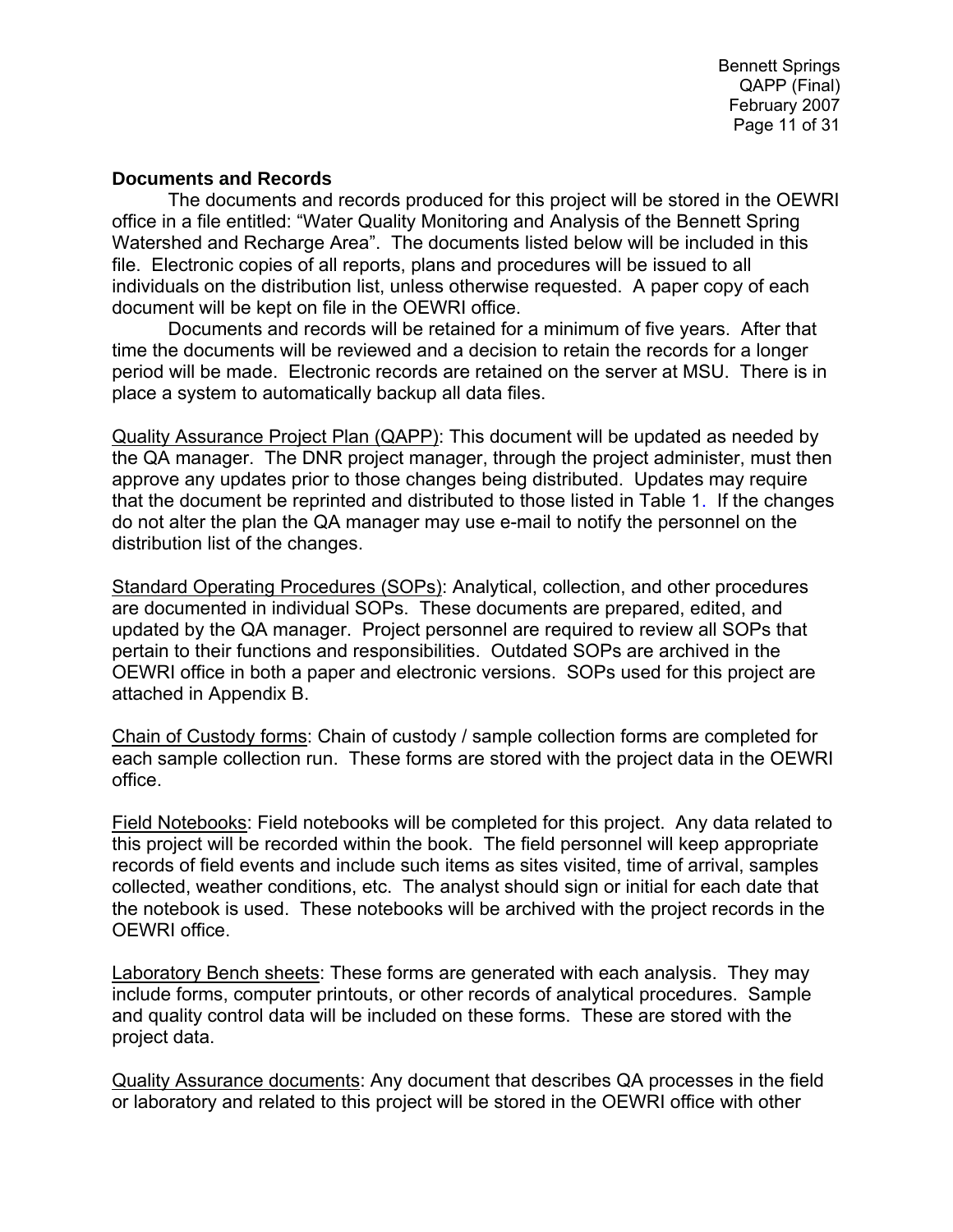records for this project. Some records are continuous, for example, instrument maintenance data, and remain with the instrument in log books that are attached to that instrument.

Final and Quarterly Progress reports: A copy of all progress, quarterly and final reports will be kept in the OEWRI office. These reports may also include presentations given at conferences; copies or the original will be stored in the OEWRI office. The DNR project manager must review all reports, presentations, media releases, etc. prior to publication or distribution. These items must be sent to the project administer who will forward the information to the DNR project manager.

### **DATA GENERATION AND ACQUISITION**

#### **Sampling Process Design**

The objective of this project is to establish a baseline data for the Bennett Springs Recharge Area during base flow conditions that will indicate water quality of the shallow aquifer providing flow to the spring and stream. These data will be used to compare sites to assess the spatial variability of water quality within the recharge area. The 14 sample sites were chosen based on:

- 1. Road access
- 2. Proximity to known dye-trace locations
- 3. Distributed throughout the recharge area
- 4. Having permanent year round flow

#### **Sampling Methods**

Surface water samples for bacteriology analyses are collected by the grab sampling technique (SOP: 4010R01 Ecoli IDEXX.doc) from flowing water. The 100 mL Coli-Test bags are either dipped into the stream by hand or at the end of a sampling pole. Duplicate samples will be taken every tenth sample. Care should be taken to not skim the surface while collecting samples. The bacteriology Coli-Test bags are purchased and will be discarded after use. These bags are sterilized by the manufacturer.

 Surface water samples for nutrient analysis are collected by the grab sampling technique (SOP: 1040R01 Water Sampling) using 500 mL plastic bottles from flowing water. Duplicate samples will be taken every tenth sample.

A Horiba U-22XD multi-parameter water quality testing system (SOP: 1050R01 Horiba U-22) will be used to collect temperature, pH, turbidity, D.O., salinity and conductivity data in the field. Duplicate readings will be taken every tenth sample.

Discharge will be estimated using the Global Water FP201 Flow Meter (SOP: 2060R01 Flow Meter) from mean velocity and a stage gage to measure water depth at the sample site.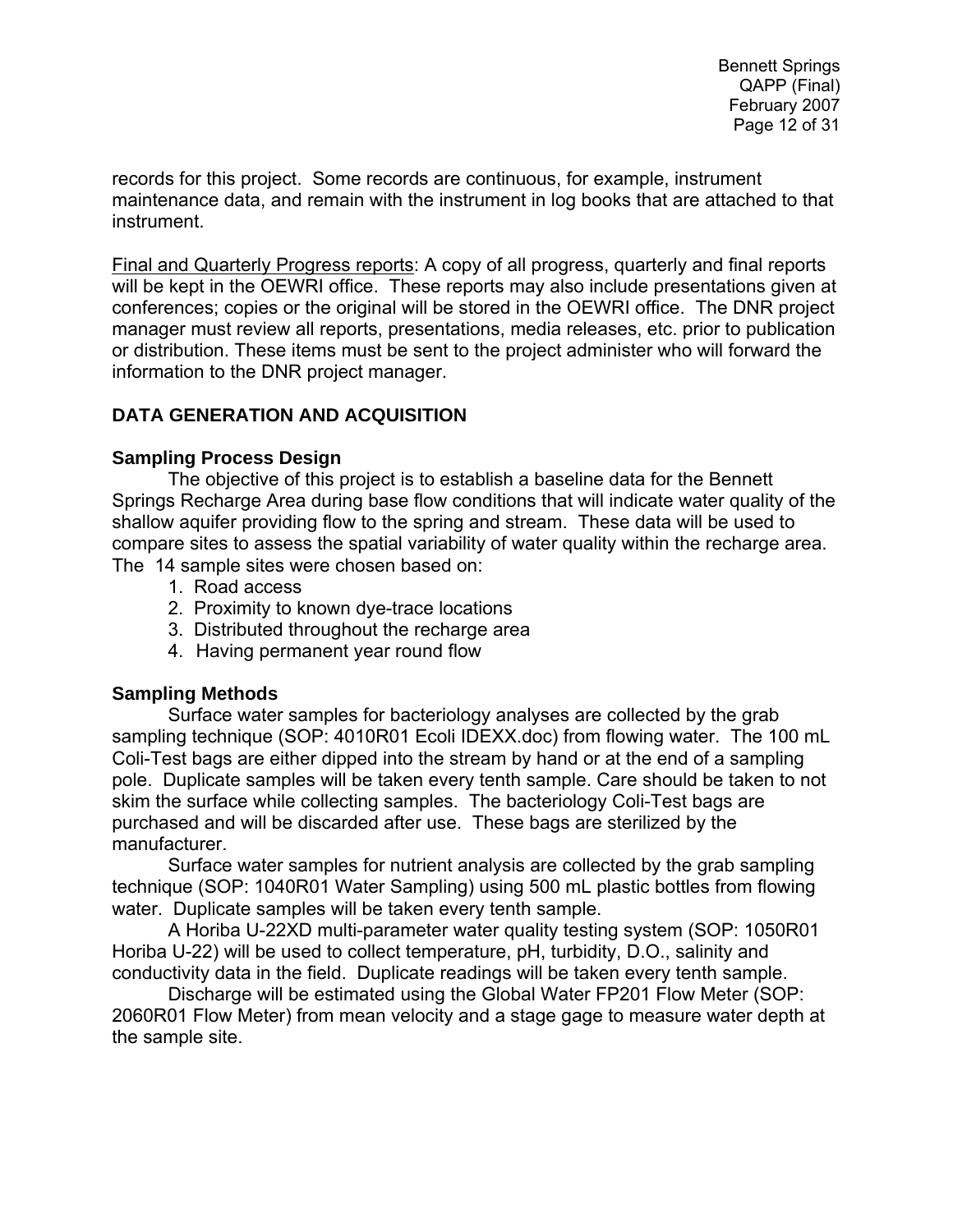Bennett Springs QAPP (Final) February 2007 Page 13 of 31

#### **Sample Handling and Custody**

 See Table 6 for sample handling conditions for each analyte of interest for this project.

 Field measurements of velocity and stage will be recorded on the flow record sheet provided in the SOP to estimate discharge. Data collected and stored on the Horiba's data-logger will remain in the custody of the field personnel until return to the laboratory or office. At the laboratory or office the data will be downloaded to computer program files.

 Water samples are collected in appropriate bottles or bags for each parameter. A label will be affixed to each container (see below for example) and will contain the following information: date and time of collection, site code, project, list of analytes, and sample collector's initials (see SOP: 1040R01 Water Sampling for procedures for completing the bottle label). After collection, the proper preservative is added to the bottle, the bottles are placed into a cooler containing ice, and the samples are transported to the laboratory.

| Date:                                              | Time:    |  |  |  |
|----------------------------------------------------|----------|--|--|--|
| Site:                                              | Project: |  |  |  |
| Analyze for:                                       |          |  |  |  |
| Collected by:                                      |          |  |  |  |
| Missouri State University                          |          |  |  |  |
| Ozarks Environmental and Water Resources Institute |          |  |  |  |
| Evample of bottle label                            |          |  |  |  |

Example of bottle label.

A Sample Collection form (see SOP: "1030R01 Chain of Custody.doc") will be completed for each set of samples. The chain of custody section of the sample collection form will be completed as the samples are transferred at the laboratory following the instructions outlined in the SOP (1030R01 Chain of Custody).

Sample bottles that are not used for immediate analysis will be stored in the laboratory refrigerator. Upon completion of the analyses, including review of data, the sample may be discarded. Re-analysis can occur if sample remains in the bottle and the holding time has not been exceeded. At no time will a re-analysis take place on samples when the holding time has expired.

#### **Analytical Methods**

 See Table 4 for a list of analytes, SOPs, and method performance criteria. Analyses are completed as soon as possible after collection and within the allowable holding times. Samples are not disposed of until after the analyses are complete and data has been reviewed. If a sample is analyzed after the holding time has expired a comment will be recorded on the data analysis bench sheet.

 When problems arise with the analytical method, for example, blanks exceeding the detection limit, the procedures will be reviewed by the analyst and the laboratory supervisor and/or the Project QA Manager. Corrections will be made and samples reanalyzed if possible. The problem will be documented in the instrument log book.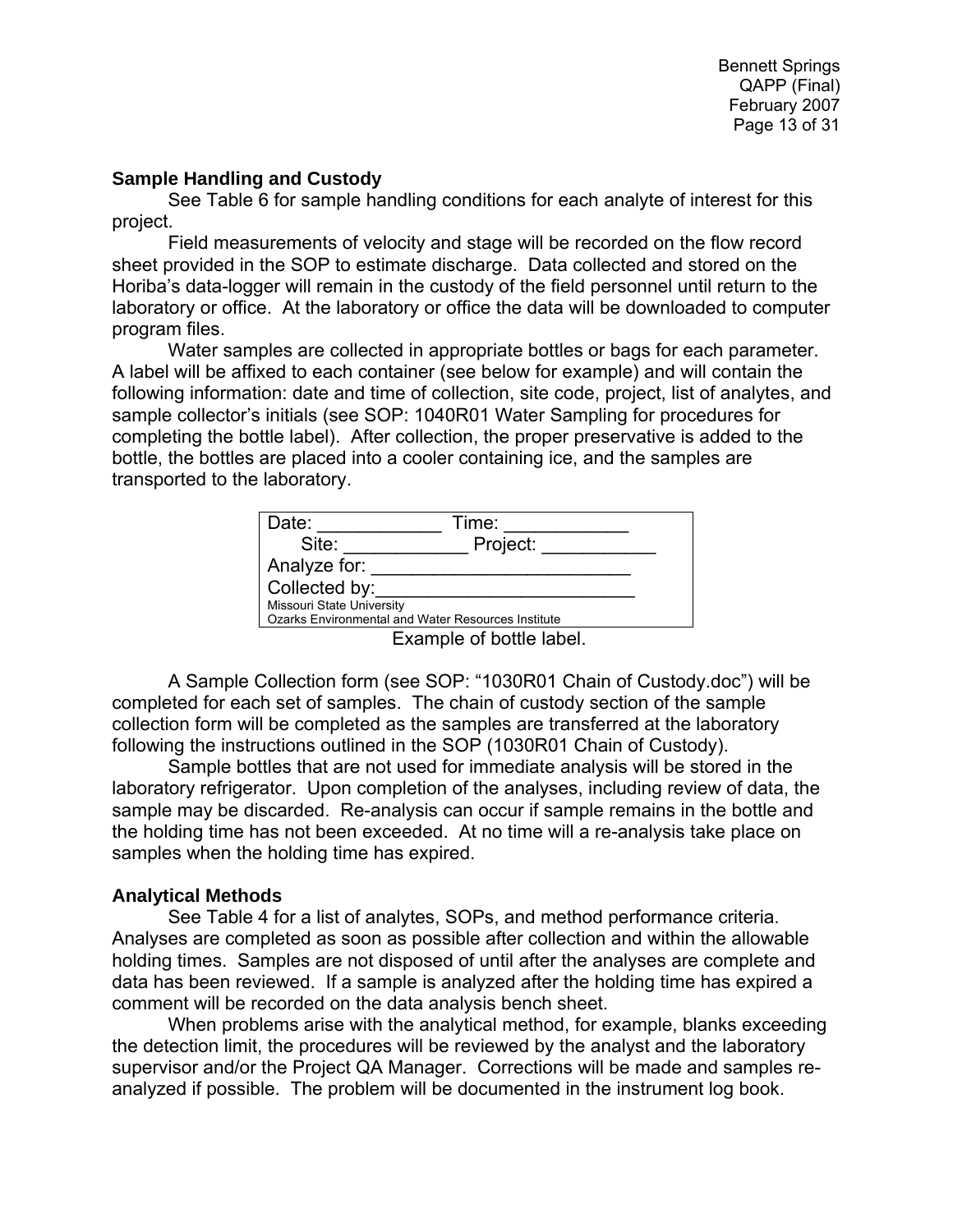Bennett Springs QAPP (Final) February 2007 Page 14 of 31

#### **Quality Control**

 Quality control is the overall system of technical activities that measures the attributes and performance of a process, item, or service against defined standards to verify that they meet the stated requirements established by the customer. This system of activities and checks is used to ensure that the measurement systems are maintained within prescribed limits, provide protection against unforeseen conditions and ensure the results are of acceptable quality.

 The quality control checks used in this project are listed in Table 4. Duplicate samples, field and lab, will be used as a check for precision. Matrix spike samples and reference samples (LFM and LFB in Table 4, respectively) are used to measure bias and accuracy. Sensitivity is determined by analyzing equipment, method and reagent blanks.

 One spiked sample will be analyzed for every 20 samples analyzed. Reference samples and laboratory duplicates will be analyzed at a frequency of one per 10 samples analyzed. One field duplicate will be collected for every ten samples collected.

 Quality control data outside the acceptance limits or exhibiting a trend are evidence of unacceptable error in the analytical process. Corrective action will be taken as soon as possible to determine and eliminate the source of the error. Corrective actions begin with the analyst, who is responsible for knowing when the analytical process is out of control (Standard Methods, 2005). See Table 6 for error types and corrective action measures. All corrective actions taken will be recorded in the instrument log book to be used as a reference to avoid repeating the same error.

If a sample batch is reanalyzed because a QC sample was out of control, the second set of results will be reported (if all QC are within control limits) for the project. However, a comment will be written on the data sheet that the data is a reanalysis and the reason for the reanalysis will be recorded. The initial analysis data sheet will be retained for the QC file associated with the project. All QC data, in and out of control, will be recorded on the control charts.

#### **Instrument and Equipment Testing, Inspection, and Maintenance**

 Field and laboratory equipment and instruments will be maintained to prevent down time and missed sample data. See Table 7 for a list of instrumentation and equipment and the approximate schedule for preventive maintenance. Preventive maintenance procedures are also listed in some SOPs. Preventive maintenance activities will be recorded in the log book associated with the instrument. After a corrective activity has been completed, the instrument will be tested to ensure that it functions appropriately for the analysis in question.

 For routine maintenance procedures an adequate supply of spare parts will be kept on hand. When parts are used up, new ones will be purchased before they are needed. If there is a major instrument break down the manufacturer may be contacted to perform a service call for repairs.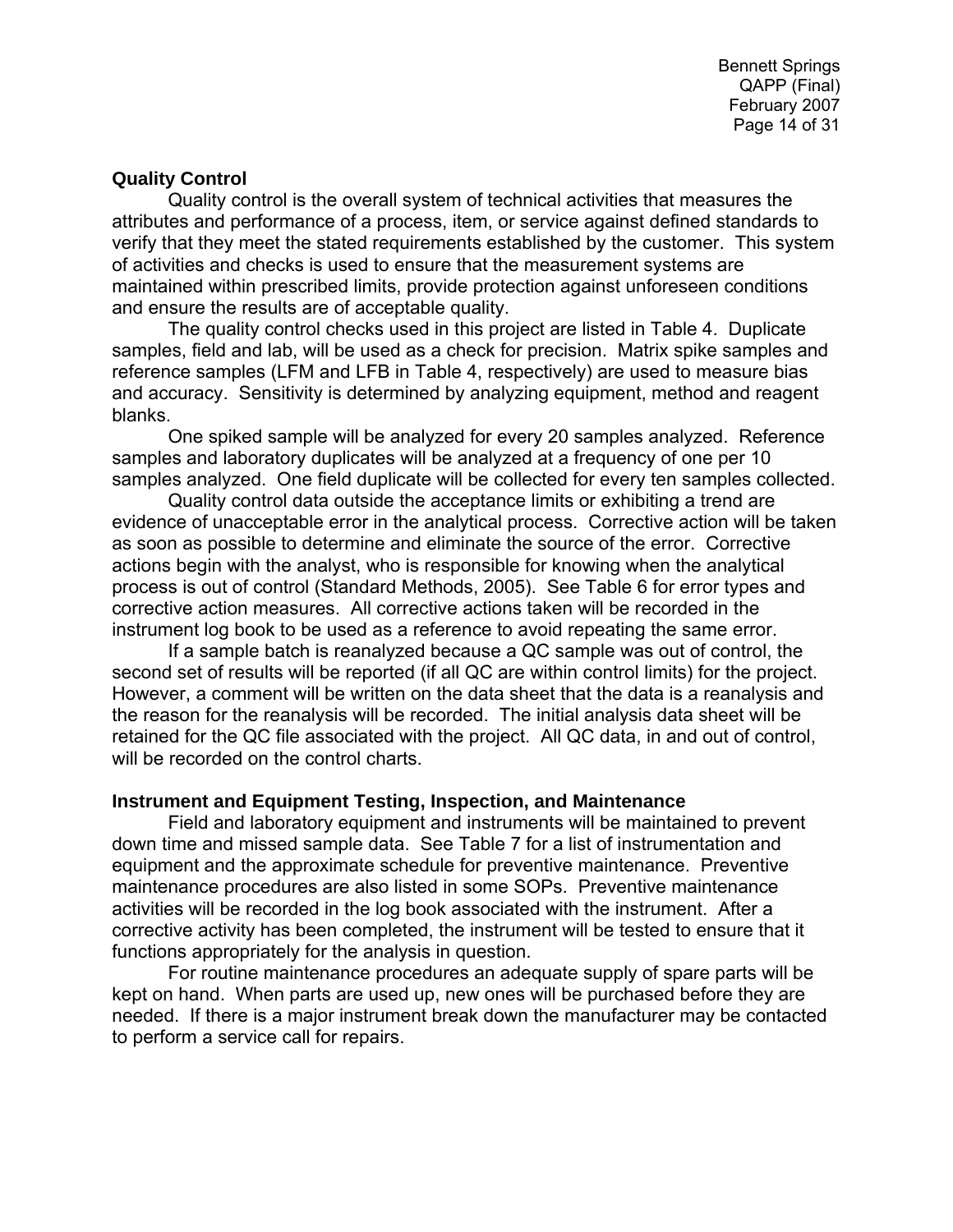#### **Instrument and Equipment Calibration and Frequency**

 Laboratory and field analytical instrumentation require calibration to ensure quality data. Calibration procedures follow the instrument manufacturer's recommendations.

Initial calibrations of field and laboratory instruments will be performed before each batch of samples. If linear regression is used to fit the calibration curve, then the minimum correlation coefficient value should be 0.995. To determine if calibration points are acceptable, compare each point to the curve and recalculate. An acceptable point will result in a calculated value of the expected value ± 10% (Standard Methods, 2005).

Calibration verification will be done by analyzing a calibration standard periodically to ensure that the instrument performance has not changed. Analysis of the verification standard will be after every 10 samples during the analytical run. A verification standard will be acceptable if its value is within ±10% of the expected value.

See Table 8 for a list of instruments that require calibration. The type of calibration is listed in the table and a detailed description of the calibration procedure is included in the respective SOPs for the analyte in question.

#### **Inspection and Acceptance of Supplies and Consumables**

 Adequate quantities of supplies and consumables are inventoried for this project. When the number of items needed begins to run low, replacements are ordered from the vendor. Chemicals are ordered as needed for laboratory analyses. Reference standards for calibrating instruments are received with "certificates of analysis" documents from the supplier.

 The IDEXX system for the *E. coli* analysis requires the use of Quanti-Tray/2000. These are purchased from IDEXX Laboratories. New batches of the Quanti-Trays are tested with positive and negative control test organisms. The acceptable result for these tests is the correct identification and enumeration of the test organisms.

 Other supplies, for example, bottles, filter paper, and pH test strips, are not tested prior to use. Analysts will employ good laboratory practices and observe all processes for changes that may be caused by a new batch of supply items. If a process does appear to be affected by a supply item, a corrective action response will be initiated. This may require discontinuing the use of that item and ordering replacement items.

#### **Non-direct Measurements**

There are no non-direct measurements required for this project. However, the project assistant may want to obtain weather data from the National Weather Service to check rain totals.

#### **Data Management**

Data are generated in many steps from sample collection to laboratory analyses, calculations and observations. All data are recorded on laboratory bench sheets, field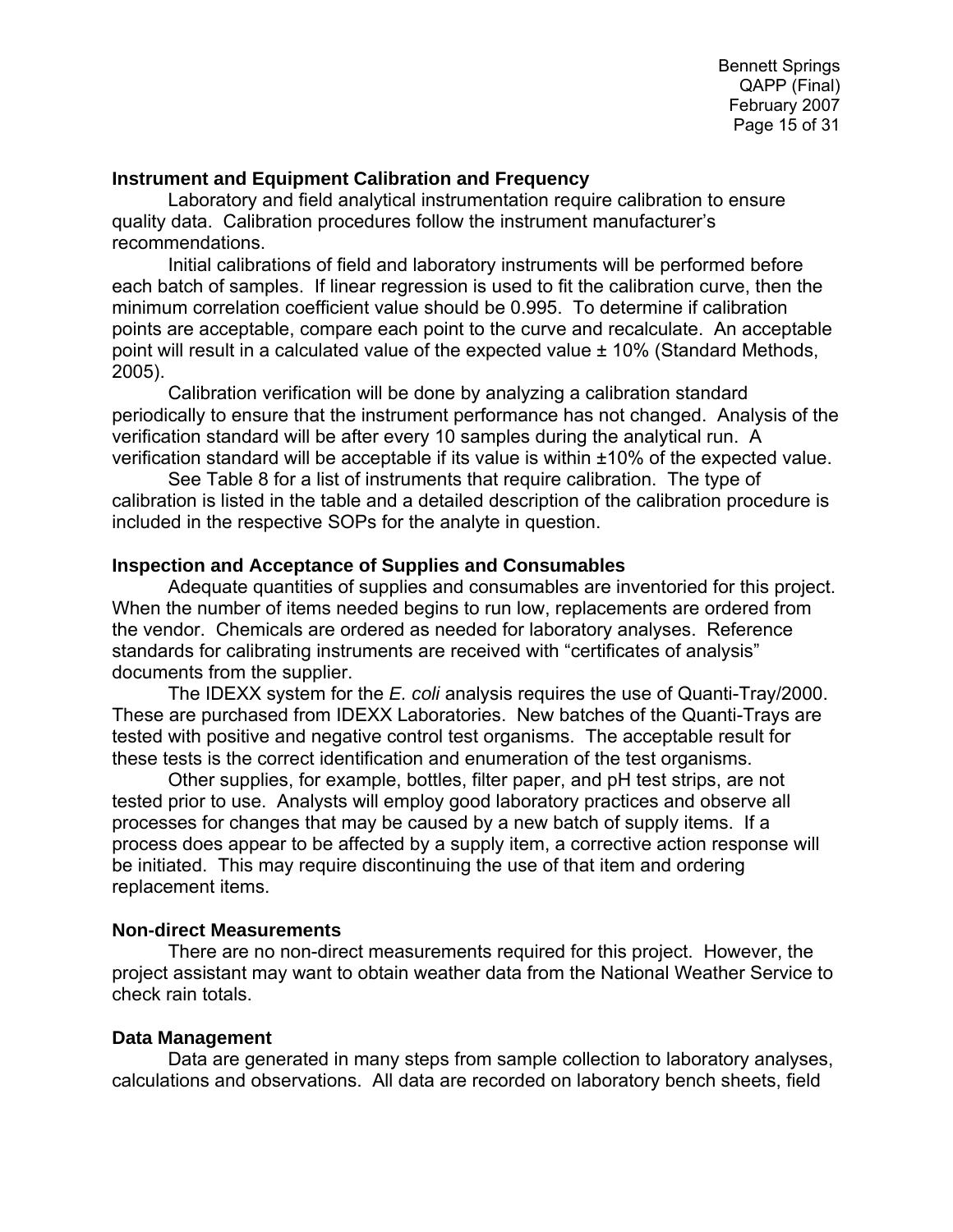notebooks, in instrument data loggers or on instrument software. Following are the procedures that will be followed for managing data for each type of data collection.

Field notebooks: The field notebook will be similar to item number 8152-55 manufactured by Sokkia. This book has water resistant surfaced pages. Notes are written in indelible ink. Personnel will record all field observations in this book at the time of their visit. The date, time, sites visited, samples taken, other personnel present, weather conditions, and other information deemed necessary and appropriate will be recorded. The analyst should initial or sign each page. The notebook will be dedicated to this project. When the book is filled or the project completed, the notebook will be stored in the OEWRI office.

Laboratory bench sheets: Bench sheets will be completed for every analysis. Methods that require bench sheets have the sheets available as attachments within the SOP. The analyst should record all information on the forms using indelible ink. QC calculations, for example, spike percent recovery, will be recorded on the form in the "Comments" section of the bench sheet. Errors are crossed out with a single line, the correct entry is made and the analyst initials the correction. Completed data are transcribed into an Excel spreadsheet for further use. Completed bench sheets are stored with the project file in the OEWRI office.

Field Instrumentation: Data internally on the Horiba's data-logger are brought back to the office or laboratory where the data will be downloaded to a computer file. A print out of the data will be generated which will be used for data review. Other than transferring the data to an Excel file, there is no way to save the raw instrument data for future use. When the data logger is full (from this and other projects) the data is purged from the instrument. The completed and reviewed data printouts will be stored in the project file in the OEWRI office.

Data records will be stored for a minimum of five years after the completion of the project. After five years the data will be reviewed to determine if any part of the data may be discarded. The decision to retain archived data will be made by the OEWRI director and QA manager.

#### **ASSESSMENT AND OVERSIGHT**

#### **Assessments and Response Actions**

 The Project's activities will be assessed to identify and correct any potential or existing problems before the data is affected. A readiness review will be conducted prior to starting the project. Proficiency test samples will be procured for assessing analytical skill. A surveillance assessment will be conducted throughout the project. Each of these assessments is discussed below. Handling of the results for these assessments is discussed in the next section.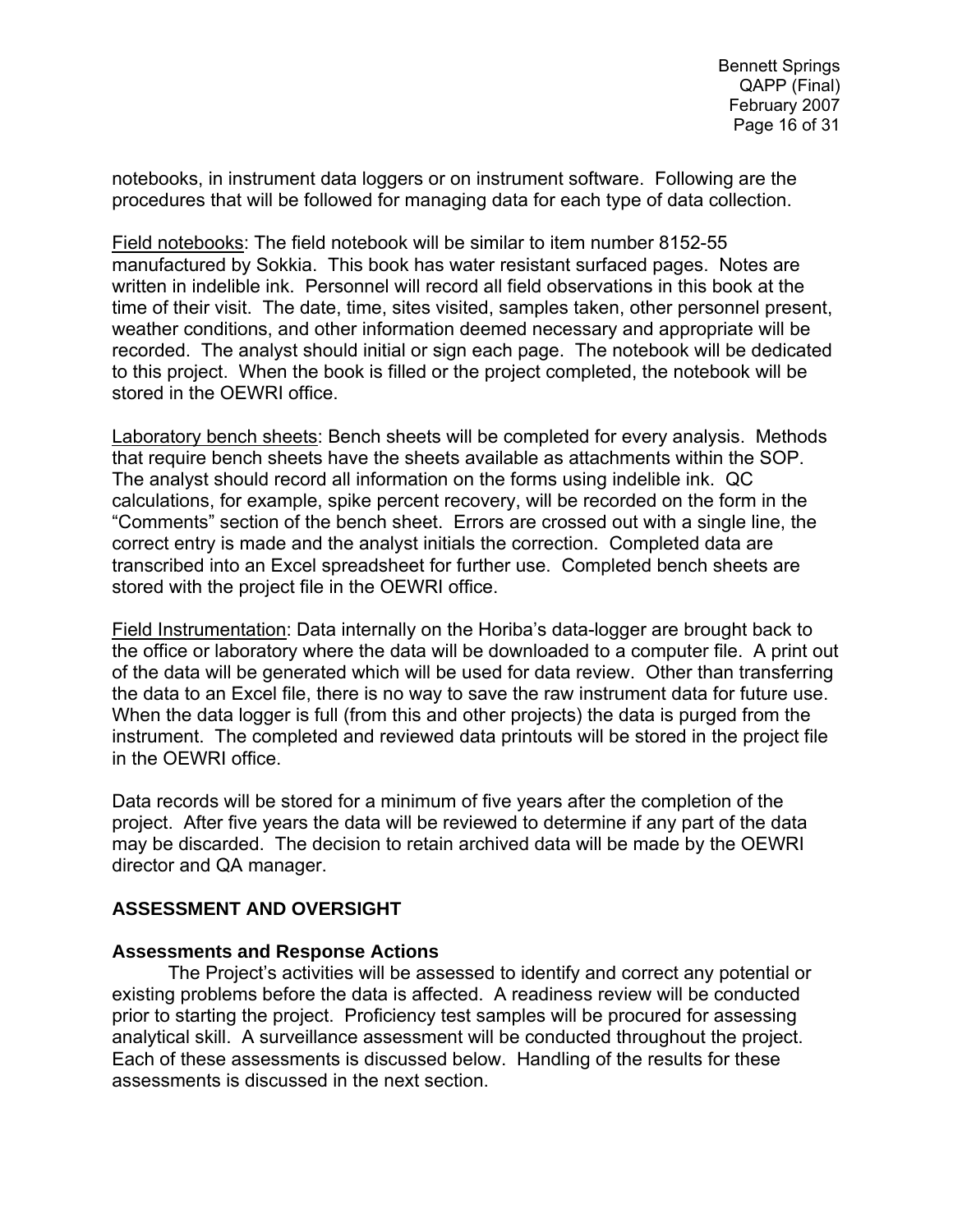Readiness Review: Prior to the initiation of sampling, the QA Manager will review with the project Graduate Assistant all aspects of sampling and analyses. Items that will be covered in this assessment are; location and preparation of sample bottles, use of chain of custody forms, analytical processes including necessary quality control analyses, sample site locations including site codes, the use of field instrumentation and sampling devices, and how to handle data after it is generated.

Proficiency Testing: A known-concentration sample will be purchased from an appropriate vendor, such as, the USGS (http://bqs.usgs.gov/srs/) or Environmental Resource Associates (http://www.eraqc.com). The sample will be assigned to the analyst without informing the analyst of the sample's source. The sample will be treated the same as other samples. The results will be submitted to the supplier for evaluation, or if the QA manager knows the correct concentration, the analyst's results can be "graded" upon completion.

Surveillance Assessment: Surveillance is the observation of ongoing work to document conformance with specified requirements and/or procedures, such as those given in the QAPP or in SOPs. These observations will be continuous throughout the project and will be conducted by the QA manager and the co-principal investigators. Any deficiencies or problems detected will be addressed as soon as possible. Surveillance and review will continue to ensure that corrections have been implemented for all future uses. Documentation may include hand written notes, copies of e-mail, or other forms that will be stored in the project file. These documents may be useful for future projects.

#### **Reports to Management**

 A monitoring technical report containing statistical evaluations of all water quality and discharge data collected in the study will be prepared at the end of the second year. This report will include objectives, methodology, results, interpretations, tables, graphs, pictures and maps. A final report will be developed and submitted. Brief summary reports of the assessment findings, discussed above, will be prepared by the QA officer. These may be issued as e-mail messages or as a Word file in an e-mail attachment. Reports will be generated after each nutrient and bacteria sampling in Phase 3. Copies of all reports will be stored in the project file in the OEWRI office and sent to the project administer who will forward the information to the DNR project manager.

### **DATA VALIDATION AND USABILITY**

#### **Data Review, Verification and Validation**

These procedures are summarized as follows: data are reviewed for completeness and correct calculations, data are verified against quality control parameters, and data are validated against project goals and objectives.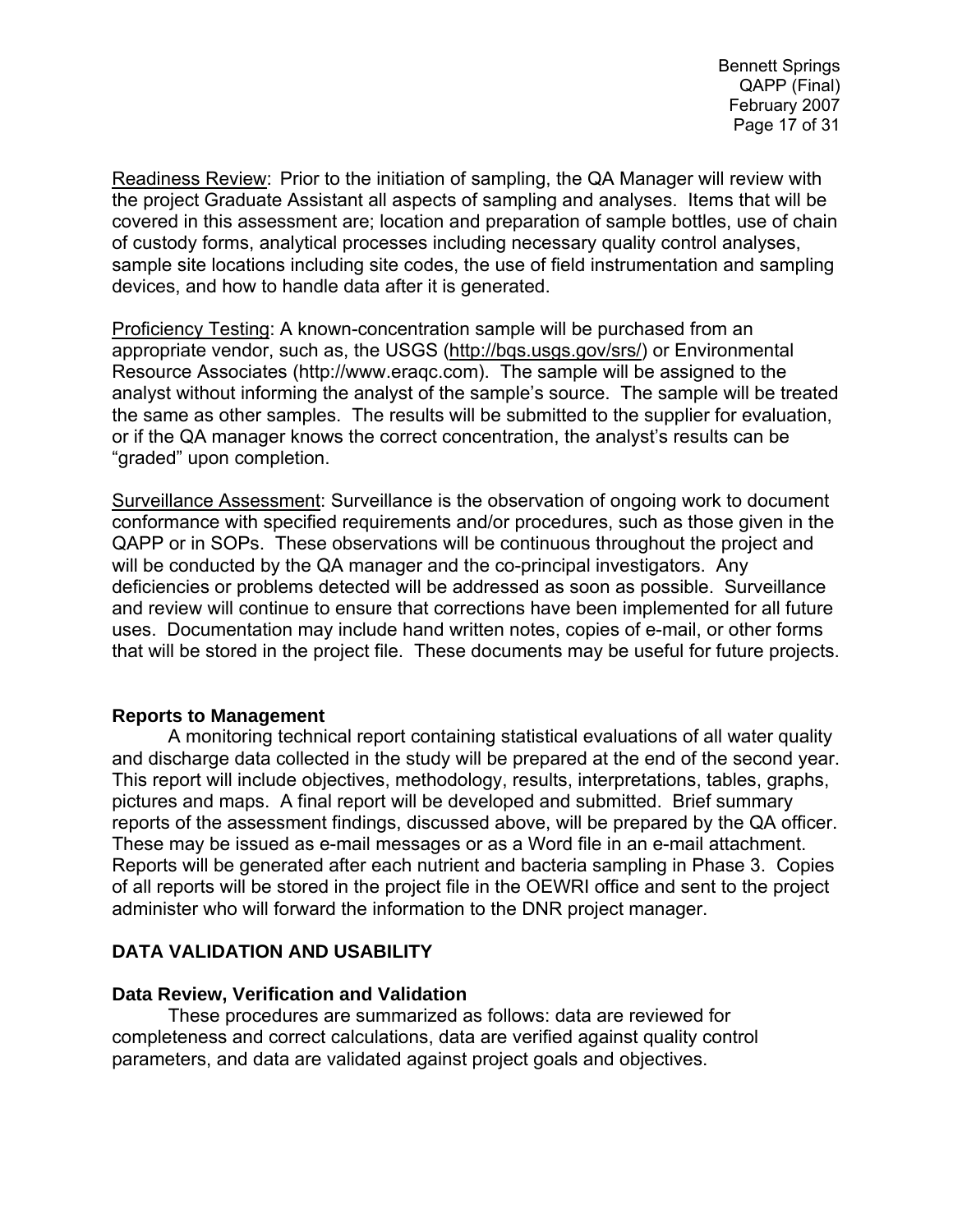Data Review: Sample collection forms, field instrument data printouts, laboratory bench sheets, and other sources of project data will be reviewed for transcription, calculation, reduction, and transformation errors. Data review is also a completeness check to determine if there are any deficiencies such as missing or lost data. Errors will be corrected when found. Missing data will be noted in the project narrative of the final report. The project analysts, OEWRI Quality Assurance officer, and faculty advisors will review all data.

Data Verification: Data verification is the evaluation of the data collected for the project compared to the requirements outlined in this QAPP, the original project agreement, and SOPs. Analytical data are compared to required levels of precision and accuracy as outline in the analyte's SOP. If the levels are not met, then a cause for the discrepancy will be determined. The result of this determination will be whether the data may be used with qualifications or not used. After the verification process it may be possible to recollect or reanalyze. The analyst, QA officer, faculty, and principal investigators are all responsible for data verification during the project.

Data Validation: One goal of data validation is to evaluate whether the data quality goals established during the planning phase have been achieved. Using the reviewed and verified data, the validation process compares the results with the objectives of the project stated in the Problem Definition and Background section.

#### **Verification and Validation Methods**

The verification method includes checking all bench sheets, data forms, and records for complete and accurate transcription of data, correct calculations, and appropriate comparison of quality control data to established limits. The reviewer will indicate on any form verified that this process has occurred. Any deviations from expected values will be noted on the report forms. Corrections can be made by crossing out the incorrect value with a single line, writing in the correct value, and initialing the correction.

 The validation method involves reviewing the data and reports and comparing that information to what was expected as outlined in this document. Deviations from what is required will be noted and a comment will be added to the final report indicating whether, or how, the deficiency will affect the final interpretations.

#### **Reconciliation with User Requirements**

 The goal of this project is to establish baseline data for baseflow conditions for the Bennett Springs Recharge Area. These goals will be met by the data generated following the procedures outlined in this and related documents, for example SOPs. The final report will include descriptions of water quality runoff results found at each site. Spatial and temporal trends will be identified where seen. Recommendations will be made for future studies based on pollutant concentrations and runoff amounts.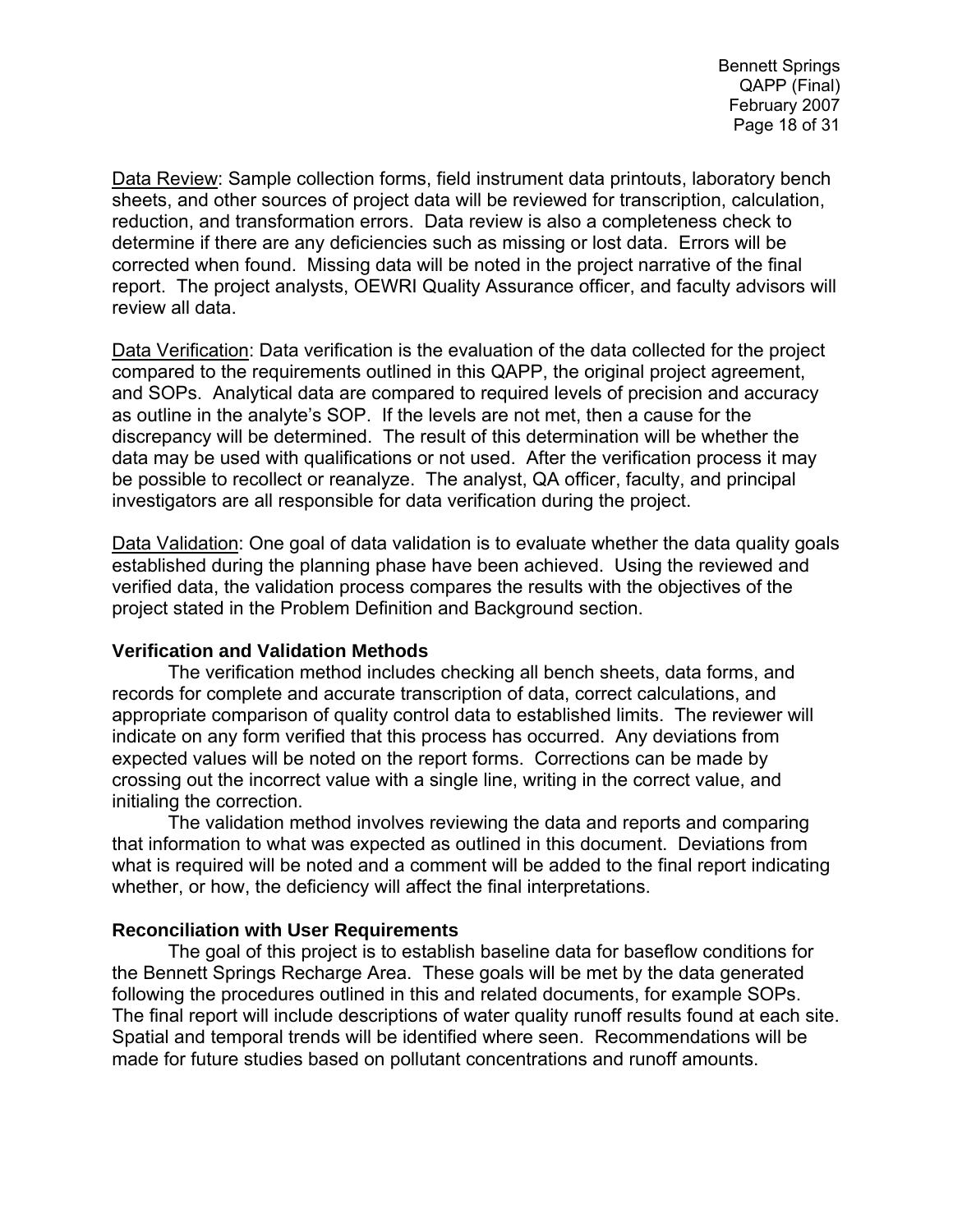### **TABLES Table 1. Personnel, Responsibilities and QAPP Receipt.**

| <b>Name and Title</b>                                          | Organization                        | <b>Responsibilities</b>                                                                 | <b>Contact Information</b>                     | QAPP<br>Receipt/<br><b>Control</b><br>number |
|----------------------------------------------------------------|-------------------------------------|-----------------------------------------------------------------------------------------|------------------------------------------------|----------------------------------------------|
| Dr. Robert T. Pavlowsky<br>Director, Principal<br>Investigator | Missouri State<br>University, OEWRI | Overall supervision of entire<br>project. Review data. Assign<br>tasks. Procure funding | 417-836-8473<br>BobPavlowsky@MissouriState.edu |                                              |
| Heather Hoggard<br><b>Project Supervisor/</b><br>QA/QC Manager | <b>OEWRI</b>                        | Project coordination and<br>oversight. QA/QC regarding<br>laboratory procedures.        | 417-836-3198<br>hhoggard@MissouriState.edu     | 2                                            |
| Dr. Jack Steiert, MSU<br>Faculty                               | <b>MSU Biology</b>                  | Supervise bacteria analyses                                                             | 417-836-6916<br>JohnSteiert@MissouriState.edu  | 3                                            |
| Dr. Richard Biagioni, MSU<br>Faculty                           | <b>MSU Chemistry</b>                | Supervise chemistry analyses                                                            | 417-836-4649<br>RNBiagioni@MissouriState.edu   | $\overline{4}$                               |
| Ms. Stacia Bax, Project<br>Manager                             | Missouri DNR                        | <b>DNR Project Manager</b>                                                              | 573-526-1386<br>stacia.bax@dnr.mo.gov          | 5                                            |
| Mr. John Madras, Division<br><b>Quality Control Officer</b>    | <b>Missouri DNR</b>                 | <b>DNR Quality Assurance</b>                                                            | 573-522-9911<br>john.madras@dnr.mo.gov         | 6                                            |
| Ms. Trish Rielly, QAPP<br>Manager                              | Missouri DNR                        | <b>DNR QAPP Manager</b>                                                                 | 573-526-5297<br>trish.rielly@dnr.mo.gov        | $\overline{7}$                               |
| Dr. William A. Alter III                                       | <b>MSU</b>                          | Office of Sponsored Research<br>and Programs                                            | 417-836-5972<br>WilliamAlter@MissouriState.edu | 8                                            |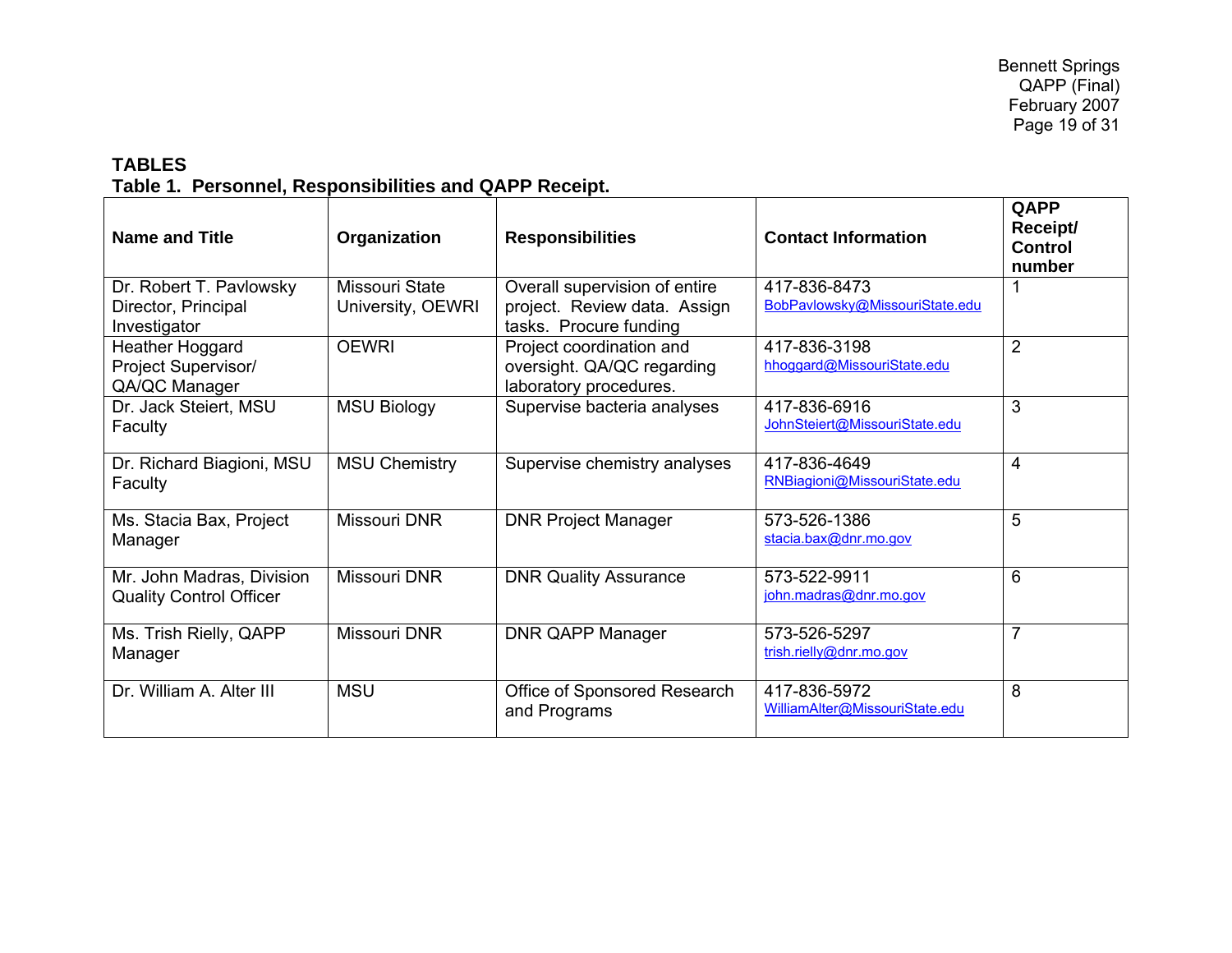| Activity                                               | Date (MM/DD/YYYY)             |                                       |                             | <b>Deliverable</b><br>Due Date |  |
|--------------------------------------------------------|-------------------------------|---------------------------------------|-----------------------------|--------------------------------|--|
|                                                        | <b>Anticipated Start Date</b> | Anticipated<br><b>Completion Date</b> | Deliverable                 |                                |  |
| Phase 1. Select<br>sampling sites                      | 11/01/2006                    | 12/15/2006                            | Approved sample site<br>map | 12/15/2006                     |  |
| Phase 1. Readiness<br>Assessment                       | 12/18/2006                    | 12/31/2006                            | Memo                        | 12/31/2006                     |  |
| Phase 2. Baseline<br>Sampling                          | 01/01/2007                    | 03/31/2007                            | Memo                        | 03/31/2007                     |  |
| Phase 3. Monthly<br><b>Water Chemistry</b><br>Sampling | 04/01/2007                    | 03/31/2008                            | Memo                        | 03/31/2008                     |  |
| Phase 3.<br>Nutrient/Bacteria<br>Sampling              | 04/01/2007                    | 03/31/2008                            | Memo                        | 03/31/2008                     |  |
| Phase 4. Final Report                                  | 04/01/2008                    | 06/30/2008                            | Report                      | 06/30/2008                     |  |

**Table 2.** Project Schedule Time Line.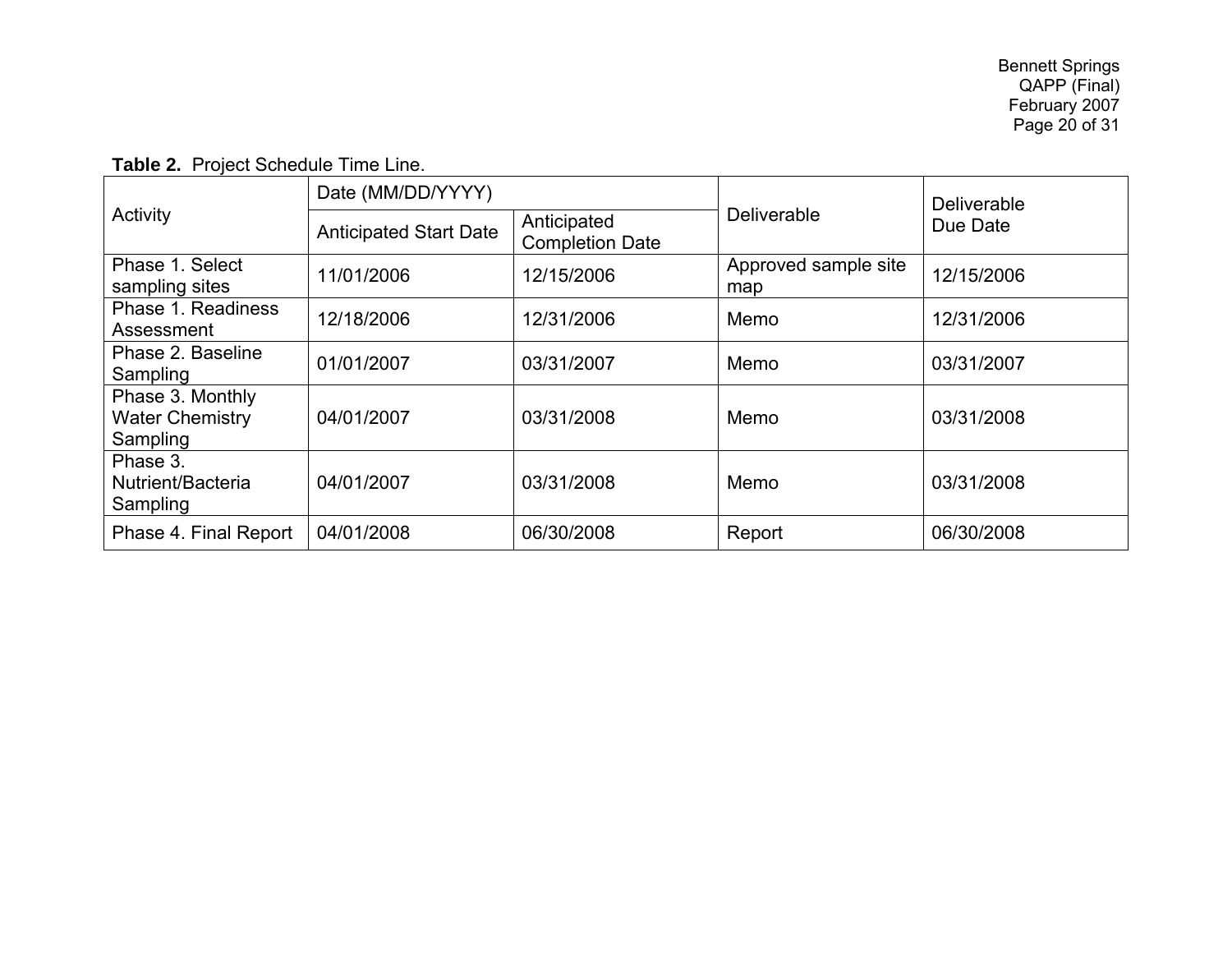#### **Table 3. Sample Site Summary**

| Site ID           | <b>Easting</b> | <b>Northing</b> | <b>Stream Name</b>                        | <b>Site Description</b> | <b>Site Location</b>                               |
|-------------------|----------------|-----------------|-------------------------------------------|-------------------------|----------------------------------------------------|
|                   | 507231.319842  | 4144309.142760  | E. Fork Niangua                           | Recharge Area           | Blackhorse Rd. Bridge east of State Hwy Y          |
| 2                 | 506740.017227  | 4144834.094600  | Niangua R.                                | Recharge Area           | State Hwy Y Bridge 2.5 miles east of State Hwy W   |
| 3                 | 512673.966756  | 4153137.538590  | Jones Creek                               | Recharge Area           | State Hwy B Bridge 1 mile north of State Hwy M     |
| 4                 | 509441.216000  | 4158426.473670  | Dousinbury Creek                          | Recharge Area           | State Hwy B Bridge 4.5 miles north of Site 3       |
| 5.                | 506783.801874  | 4162462.890700  | <b>Fourmile Creek</b>                     | Recharge Area           | Pisgah Rd. Bridge 0.25 mile south of State Hwy 32  |
| 6                 | 519122.849915  | 4164910.435990  | Bennett Spring Br.                        | Watershed               | State Hwy 32 bridge 3 miles east of State Hwy OO   |
|                   | 516294.382420  | 4167608.358840  | Bennett Spring Br.                        | Watershed               | Memphis Rd. Bridge 2 miles east of State Hwy OO    |
| 8                 | 510430.751728  | 4172764.872650  | Niangua R.                                | <b>Receiving Water</b>  | Moon Valley Rd. Bridge 1 mile west of State Hwy OO |
| 9                 | 512728.346510  | 4174241.018770  | Bennett Spring Br.                        | Watershed               | Above Bennett Spring in State Park                 |
| 10 <sup>1</sup>   | 512536.764285  | 4174501.023220  | <b>Bennett Spring</b>                     | Spring                  | At Bennett Spring in State Park                    |
| 11                | 512727.133202  | 4175177.488080  | Bennett Spring Br.                        | Watershed               | Below Bennett Spring in State Park                 |
| $12 \overline{ }$ | 512291.919602  | 4176760.924800  | Niangua R.                                | <b>Receiving Water</b>  | Downstream of State Hwy 64 Bridge at MDC Access    |
| 13                | 527115.224827  | 4168168.526400  | Unnamed Trib of the<br>Dry Auglaize Creek | Recharge Area           | State Hwy 32 Bridge 1.5 miles west of US Hwy 66    |
| 14                | 528970.800405  | 4155152.838920  | <b>Brush Creek</b>                        | Recharge Area           | State Hwy PP Bridge 0.5 miles south of State Hwy C |

Coordinate system = UTM NAD83 Zone 15

Recharge Area = Bennett Spring recharge area

Receiving Water = Stream receiving water from Bennett Spring Branch

Spring = Outflow of the Bennett Spring

Watershed = Topographic drainage area of Bennett Spring Branch watershed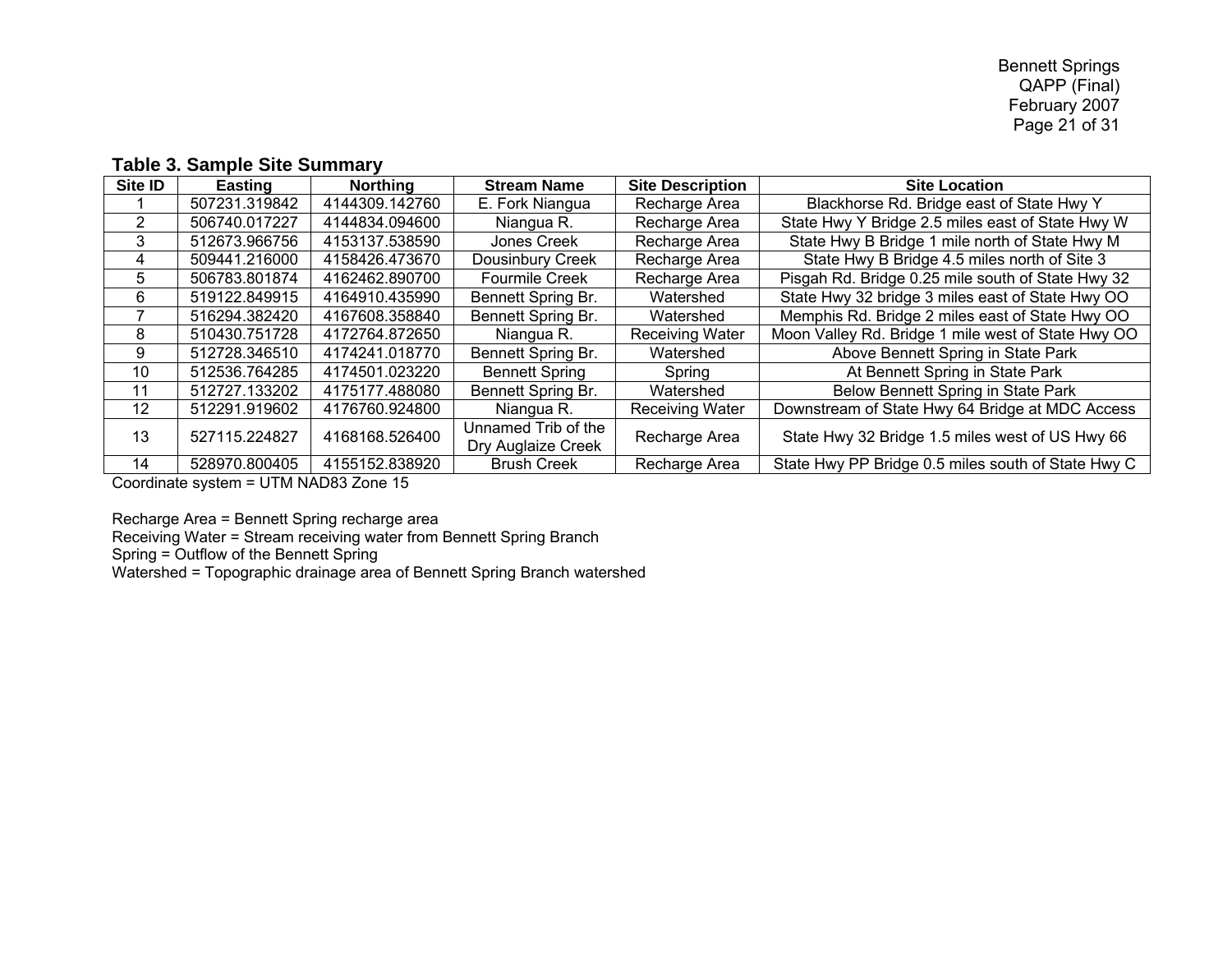**Table 4. Sampling Techniques** 

| <b>Sampling Device or</b><br><b>Procedure</b> | <b>Collected By</b>      | <b>Sites</b> | <b>Location</b> | <b>Number</b><br>collected      | <b>Analytes</b>  |
|-----------------------------------------------|--------------------------|--------------|-----------------|---------------------------------|------------------|
| <b>Manual Grab Sample</b>                     | <b>Project Assistant</b> | all          | Stream          | Phase $2 = 1$<br>Phase $3 = 6$  | <b>Nutrients</b> |
| <b>Manual Grab Sample</b>                     | <b>Project Assistant</b> | all          | Stream          | Phase $2 = 1$<br>Phase $3 = 6$  | <b>Bacteria</b>  |
| In situ                                       | <b>Project Assistant</b> | all          | Stream          | Phase $2 = 1$<br>Phase $3 = 12$ | Temperature      |
| In situ                                       | <b>Project Assistant</b> | all          | Stream          | Phase $2 = 1$<br>Phase $3 = 12$ | pH               |
| In situ                                       | <b>Project Assistant</b> | all          | Stream          | Phase $2 = 1$<br>Phase $3 = 12$ | Conductivity     |
| In situ                                       | <b>Project Assistant</b> | all          | Stream          | Phase $2 = 1$<br>Phase $3 = 12$ | D.O.             |
| In situ                                       | <b>Project Assistant</b> | all          | Stream          | Phase $2 = 1$<br>Phase $3 = 12$ | Salinity         |
| In situ                                       | <b>Project Assistant</b> | all          | Stream          | Phase $2 = 1$<br>Phase $3 = 12$ | Turbidity        |
| In situ                                       | <b>Project Assistant</b> | all          | Stream          | Phase $2 = 1$<br>Phase $3 = 12$ | Velocity         |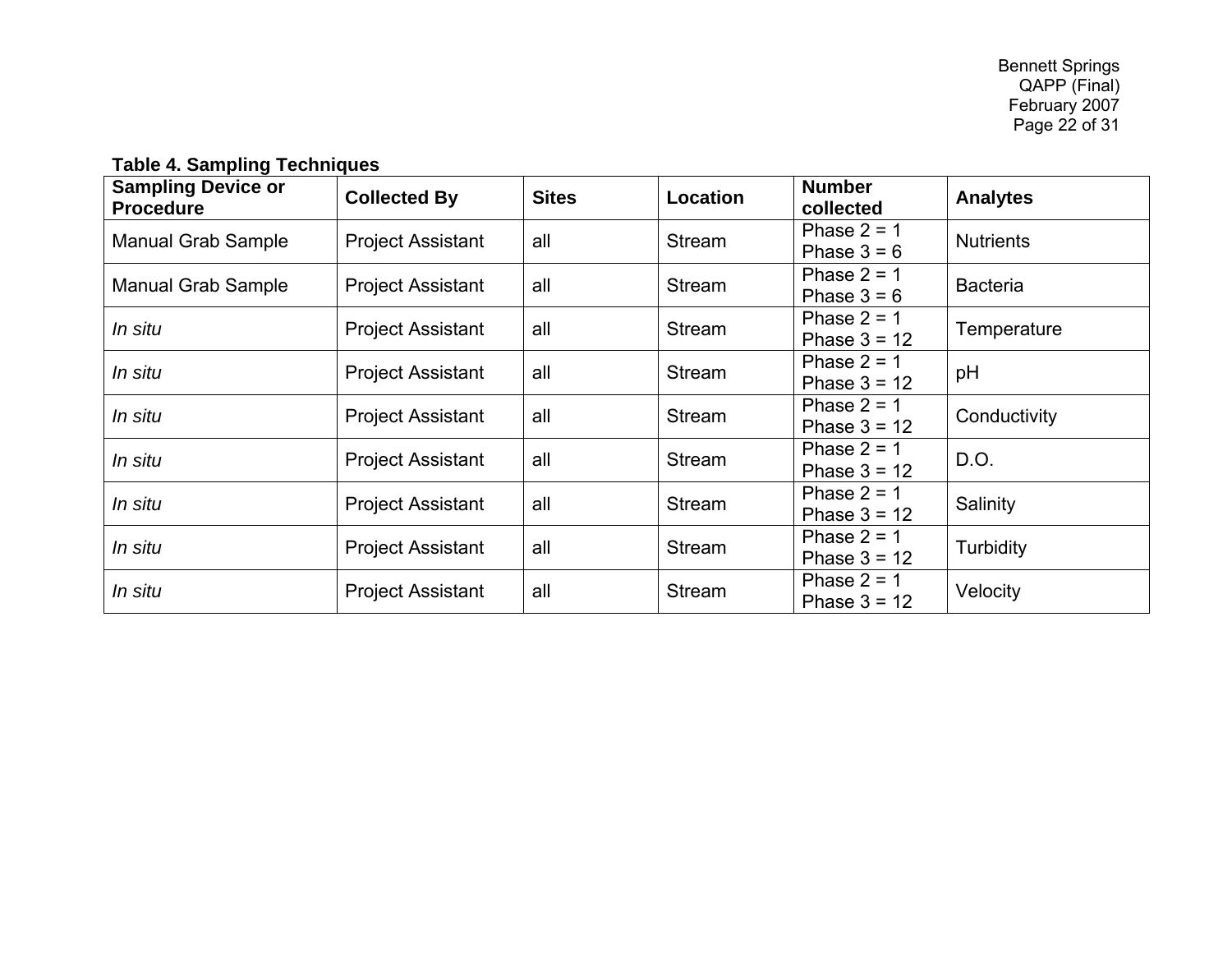#### **Table 5. Measurement Performance Criteria.**

| <b>Matrix = Water</b> | <b>Sampling Procedure = Grab Sample</b> |                                         |                                                   |                                                                         |
|-----------------------|-----------------------------------------|-----------------------------------------|---------------------------------------------------|-------------------------------------------------------------------------|
| <b>Parameter</b>      | <b>SOP</b>                              | <b>Data Quality</b><br><b>Indicator</b> | <b>Measurement</b><br><b>Performance Criteria</b> | QC Sample Type to<br>assess<br><b>Measurement</b><br><b>Performance</b> |
| Conductivity          | 1050R01 Horiba U-22                     | Accuracy                                | ±20%                                              | LFB, LFM                                                                |
|                       |                                         | <b>Bias</b>                             | <b>NA</b>                                         | <b>ND</b>                                                               |
|                       |                                         | Precision                               | ± 20% RPD                                         | FD, LD                                                                  |
|                       |                                         | Sensitivity                             | $0$ mS/m                                          | <b>LRB</b>                                                              |
| Dissolved Oxygen      | 1050R01 Horiba U-22                     | Accuracy                                | ±20%                                              | LFB, LFM                                                                |
|                       |                                         | <b>Bias</b>                             | <b>NA</b>                                         | <b>ND</b>                                                               |
|                       |                                         | Precision                               | ± 20% RPD                                         | FD, LD                                                                  |
|                       |                                         | Sensitivity                             | $0$ mS/m                                          | <b>LRB</b>                                                              |
| Escherichia coli      | 6010R01 Ecoli IDEXX                     | Accuracy                                | <b>NA</b>                                         | <b>ND</b>                                                               |
|                       |                                         | <b>Bias</b>                             | <b>NA</b>                                         | <b>ND</b>                                                               |
|                       |                                         | Precision                               | ± 20% RPD                                         | FD, LD                                                                  |
|                       |                                         | Sensitivity                             | 1 MPN/100mL                                       | <b>LRB</b>                                                              |
| pH                    | 1050R01 Horiba U-22                     | Accuracy                                | ±20%                                              | Reference standard                                                      |
|                       |                                         | <b>Bias</b>                             | ±20%                                              | Reference standard                                                      |
|                       |                                         | Precision                               | ± 20% RPD                                         | LD, FD                                                                  |
|                       |                                         | Sensitivity                             | 1 unit                                            | <b>NA</b>                                                               |
| Salinity              | 1050R01 Horiba U-22                     | Accuracy                                | ±20%                                              | Reference standard                                                      |
|                       |                                         | <b>Bias</b>                             | ±20%                                              | Reference standard                                                      |
|                       |                                         | Precision                               | ± 20% RPD                                         | LD, FD                                                                  |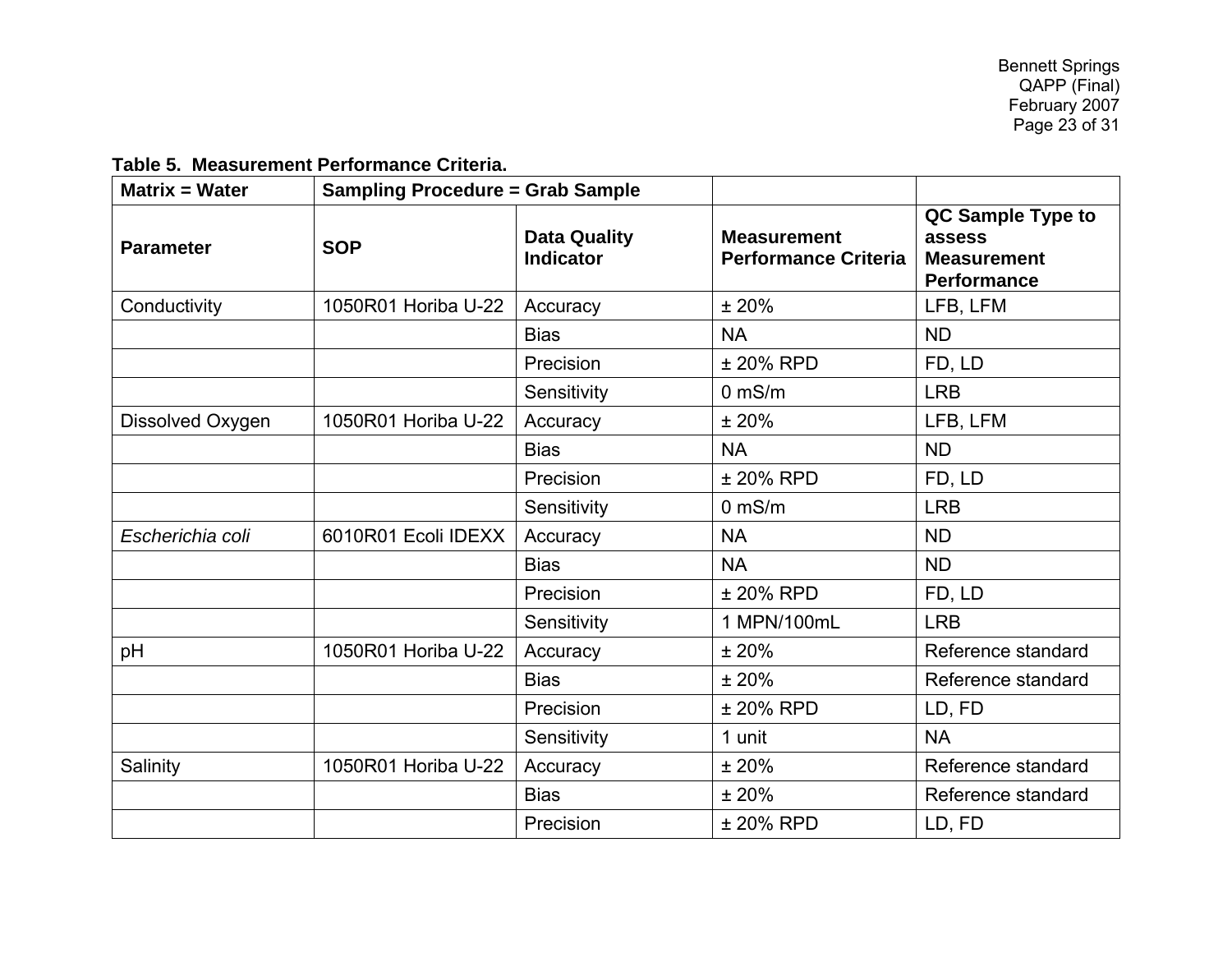| <b>Matrix = Water</b>   | <b>Sampling Procedure = Grab Sample</b> |                                         |                                                   |                                                                         |
|-------------------------|-----------------------------------------|-----------------------------------------|---------------------------------------------------|-------------------------------------------------------------------------|
| <b>Parameter</b>        | <b>SOP</b>                              | <b>Data Quality</b><br><b>Indicator</b> | <b>Measurement</b><br><b>Performance Criteria</b> | QC Sample Type to<br>assess<br><b>Measurement</b><br><b>Performance</b> |
|                         |                                         | Sensitivity                             | 1 unit                                            | <b>NA</b>                                                               |
| Temperature             | 1050R01 Horiba U-22                     | Accuracy                                | <b>NA</b>                                         | <b>ND</b>                                                               |
|                         |                                         | <b>Bias</b>                             | <b>NA</b>                                         | <b>ND</b>                                                               |
|                         |                                         | Precision                               | ± 20% RPD                                         | FD, LD                                                                  |
|                         |                                         | Sensitivity                             | $0^{\circ}$ C                                     | Ice bath                                                                |
| <b>Total Nitrogen</b>   | 3020R01 TotalN                          | Accuracy                                | ±20%                                              | LFB, LFM                                                                |
|                         |                                         | <b>Bias</b>                             | ±20%                                              | LFB, LFM                                                                |
|                         |                                         | Precision                               | ± 20% RPD                                         | LD                                                                      |
|                         |                                         | Sensitivity                             | $\leq 0.05$ mgN/L                                 | MDL, LRB                                                                |
| <b>Total Phosphorus</b> | 3010R01 TotalP                          | Accuracy                                | ±20%                                              | LFB, LFM                                                                |
|                         |                                         | <b>Bias</b>                             | ±20%                                              | LFB, LFM                                                                |
|                         |                                         | Precision                               | ± 20% RPD                                         | LD                                                                      |
|                         |                                         | Sensitivity                             | $\leq 0.005$ mgP/L                                | MDL, LRB                                                                |
| <b>Turbidity</b>        | 1050R01 Horiba U-22                     | Accuracy                                | ±20%                                              | <b>LFB</b>                                                              |
|                         |                                         | <b>Bias</b>                             | ±20%                                              | <b>LFB</b>                                                              |
|                         |                                         | Precision                               | ± 20% RPD                                         | LD, FD                                                                  |
|                         |                                         | Sensitivity                             | 1 NTU                                             | <b>LRB</b>                                                              |

\*LFB = Laboratory Fortified Blank (reference sample), LFM = Laboratory Fortified Matrix (spiked sample)

LD = Laboratory Duplicate, FD = Field Duplicate, LRB = Laboratory Reagent Blank, MDL = Method Detection Limit

ND = Not Determined, NA = Not Applicable, RPD = Relative Percent Difference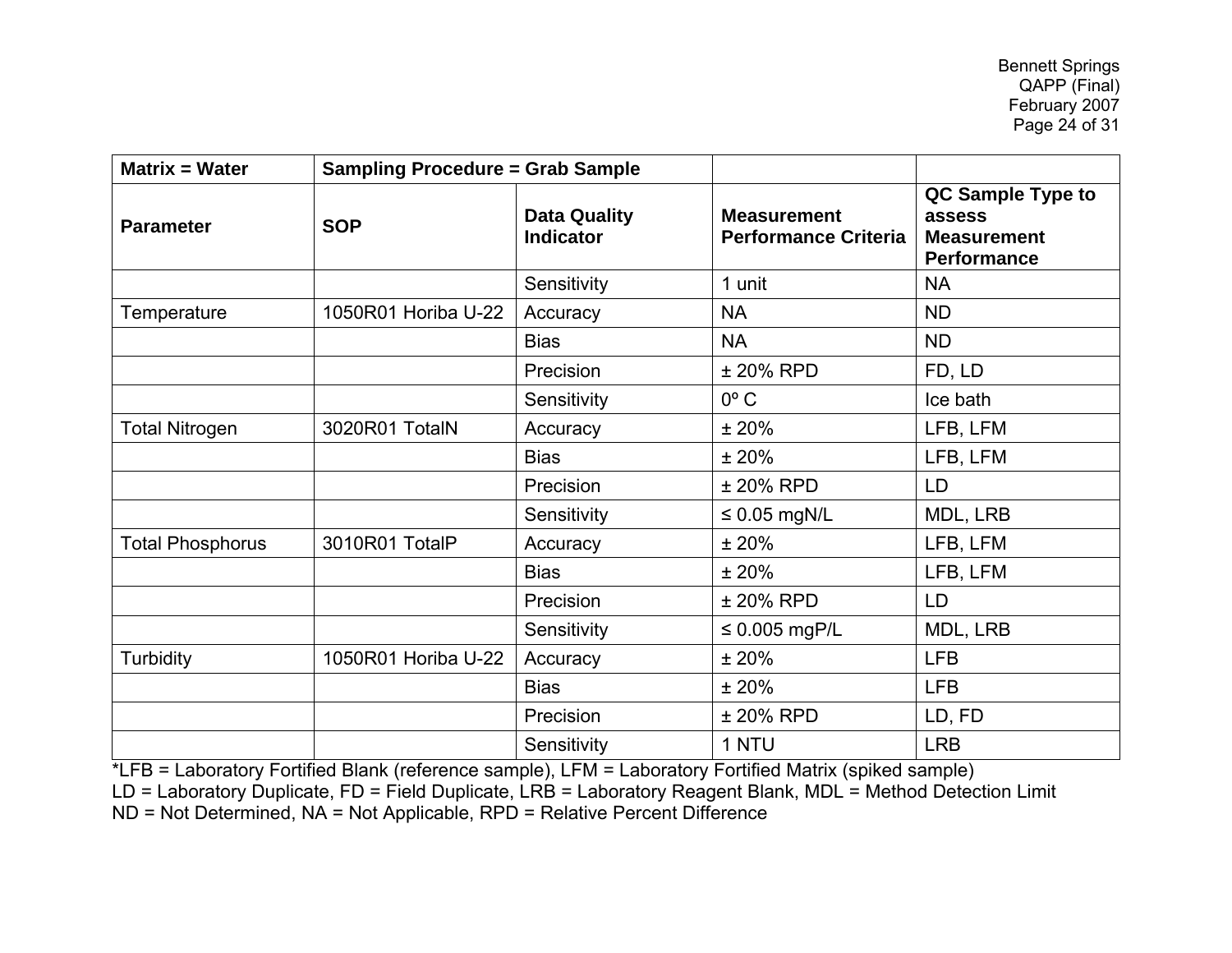| Analyte                 | <b>Bottle Type</b> | <b>Bottle Size</b>                      | <b>Preservative</b>             | <b>Holding</b><br>time | <b>SOP Reference</b>   |
|-------------------------|--------------------|-----------------------------------------|---------------------------------|------------------------|------------------------|
| <b>Total Nitrogen</b>   | <b>Plastic</b>     | 500-mL                                  | $H_2SO_4$ to pH $\leq$ 2<br>lce | 28 days                | 3020R01 TotalN         |
| Total Phosphorus        | <b>Plastic</b>     | 500-mL                                  | $H_2SO_4$ to pH $\leq$ 2<br>lce | 28 days                | 3010R01 TotalP         |
| E. coli                 | Plastic bag        | 100-mL                                  | <b>Ice</b>                      | 3 hours                | 4010R01 Ecoli IDEXX    |
|                         |                    |                                         |                                 |                        |                        |
| <b>Field Parameters</b> |                    | These parameters are collected in situ. |                                 |                        |                        |
| Temperature             | none               | none                                    | none                            | none                   | 3060R01 Temperature    |
| Turbidity               | none               | none                                    | none                            | none                   | 1050R01 Horiba U-22    |
| pH                      | none               | none                                    | none                            | none                   | 1050R01 Horiba U-22    |
| Conductivity            | none               | none                                    | none                            | none                   | 1050R01 Horiba U-22    |
| Dissolved Oxygen        | none               | none                                    | none                            | none                   | 1050R01 Horiba U-22    |
| Salinity                | none               | none                                    | none                            | none                   | 1050R01 Horiba U-22    |
| Velocity                | none               | none                                    | none                            | none                   | 2060R01 Flow Meter     |
| Discharge               | none               | none                                    | none                            | none                   | 2050R01 Flow Discharge |

### **Table 6. Sample Collection Conditions for Analytes.**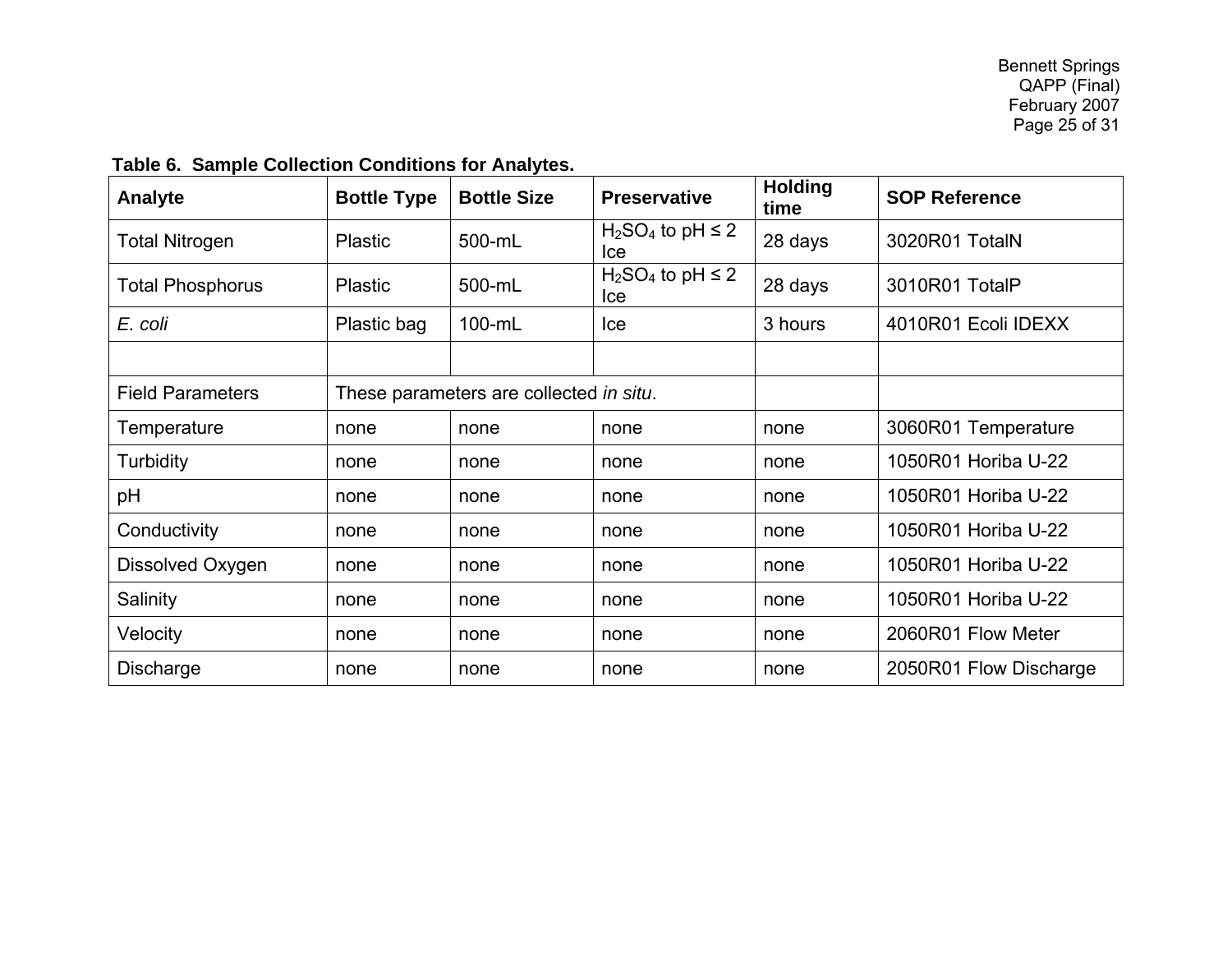| <b>Corrective Action</b>                                                                                                                                                                                     | Comment*                                                                                 |
|--------------------------------------------------------------------------------------------------------------------------------------------------------------------------------------------------------------|------------------------------------------------------------------------------------------|
| 1. Analyze another blank; if $2^{nd}$ LRB is<br>acceptable, then data is acceptable.<br>2. If $2^{nd}$ LRB fails, then re-prepare and re-<br>analyze affected samples                                        | These data are associated with an<br>LRB result that is $>$ the MDL for<br>this analyte. |
| 1. If Reference sample (LFB) is acceptable,<br>then qualify the data<br>2. If LFM and LFB fail, then re-prepare and<br>reanalyze the affected samples.                                                       | These data are associated with a<br>LFM recovery result that is > UCL<br>(or $<$ LCL).   |
| 1. Analyze another LFB.<br>2. If $2^{nd}$ LFB fails then check another source<br>for the reference material.<br>3. If the $2^{nd}$ source is acceptable, then re-<br>prepare and reanalyze affected samples. | These data are associated with a<br>LFB recovery result that is $> UCL$<br>(or $<$ LCL). |
| 1. Check calculations for error, correct if<br>found                                                                                                                                                         | No comment needed for corrected<br>calculations.                                         |
| 1. Check calibration standards against the<br>reference sample.<br>2. If calibration standards fail then re-<br>prepare and reanalyze the calibration<br>standards and affected samples.                     | No comment needed for<br>reanalyzed calibration standards.                               |
|                                                                                                                                                                                                              |                                                                                          |

#### **Table 7.Quality Control Corrective Action Plan. (Standard Methods, 2005)**

UCL = Upper Control Limit, LCL = Lower Control Limit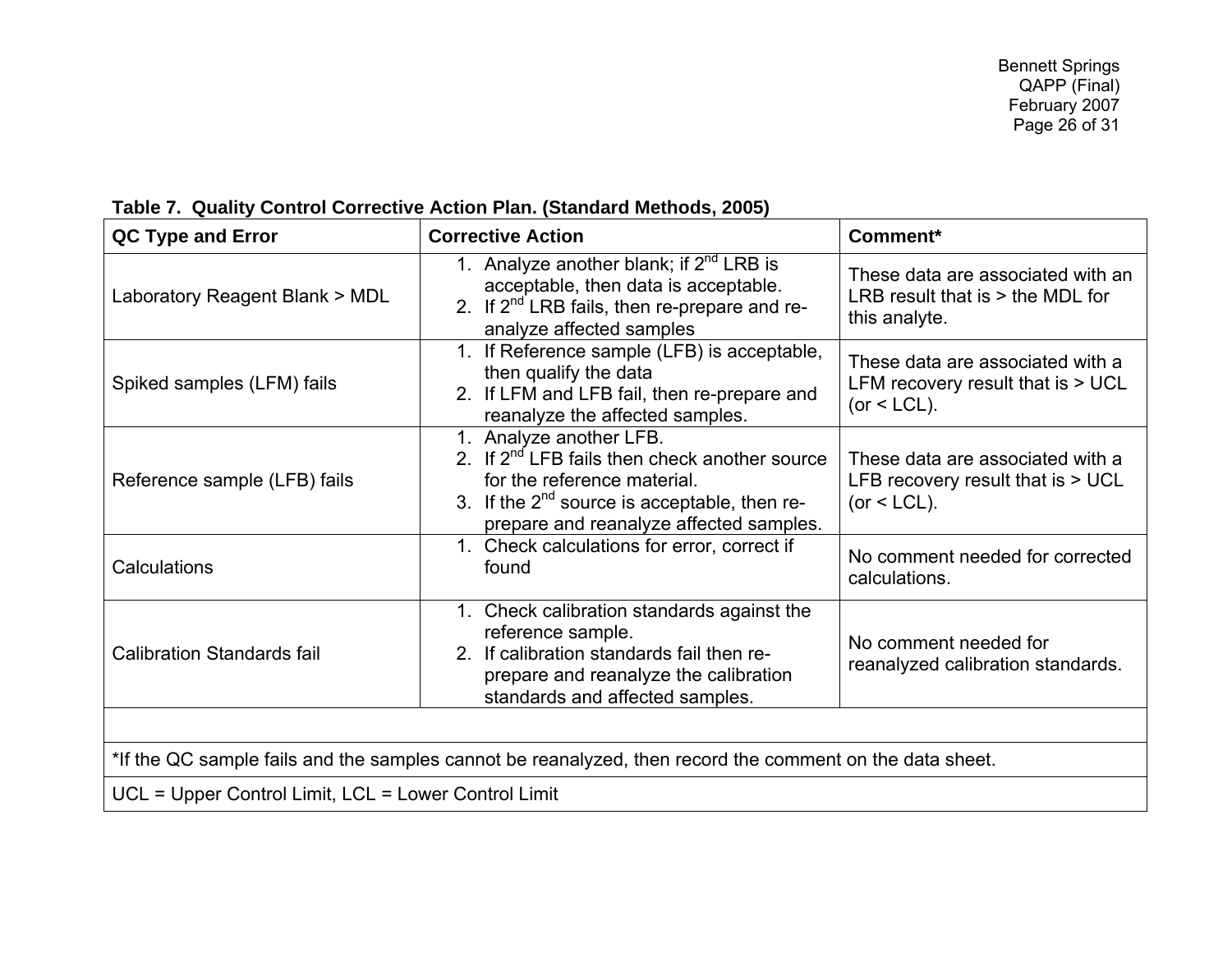| Equipment /<br><b>Instrument</b> | <b>Maintenance, Testing, or Inspection Activity</b> | <b>Frequency</b>  | <b>SOP Reference</b> |
|----------------------------------|-----------------------------------------------------|-------------------|----------------------|
| <b>Sampling Equipment</b>        |                                                     |                   |                      |
| Horiba U-22XD                    | <b>Auto Calibration</b>                             | Before each use   | 1050R01 Horiba U-22  |
|                                  | Cleaning                                            | After each use    |                      |
|                                  | <b>Manual Calibration</b>                           | Monthly           |                      |
|                                  | <b>Battery replacement</b>                          | Monthly           |                      |
|                                  | Rebuild DO Sensor, Recharge pH Probe                | <b>Bi-Monthly</b> |                      |
| <b>Laboratory Equipment</b>      |                                                     |                   |                      |
| Spectrophotometer                | Create calibration curve                            | For each use      | 3010R01 Total P      |
| Spectrophotometer                | Create calibration curve                            | For each use      | 3020R01 Total N      |

#### **Table 8. Maintenance, Testing, and Inspection of Sampling Equipment and Analytical Instruments.**

#### **Table 9. Instruments Requiring Calibration.**

| <b>Instrument</b> | Analyte                                         | <b>Calibration Type</b>  | <b>SOP Reference</b> |
|-------------------|-------------------------------------------------|--------------------------|----------------------|
| Horiba U-22XD     | Temperature, Conductivity,<br>pH, and Turbidity | Automated / Manual       | 1050R01 Horiba U-22  |
| Spectrophotometer | Total P and Total N                             | <b>Calibration Curve</b> | 3010R01 TotalP       |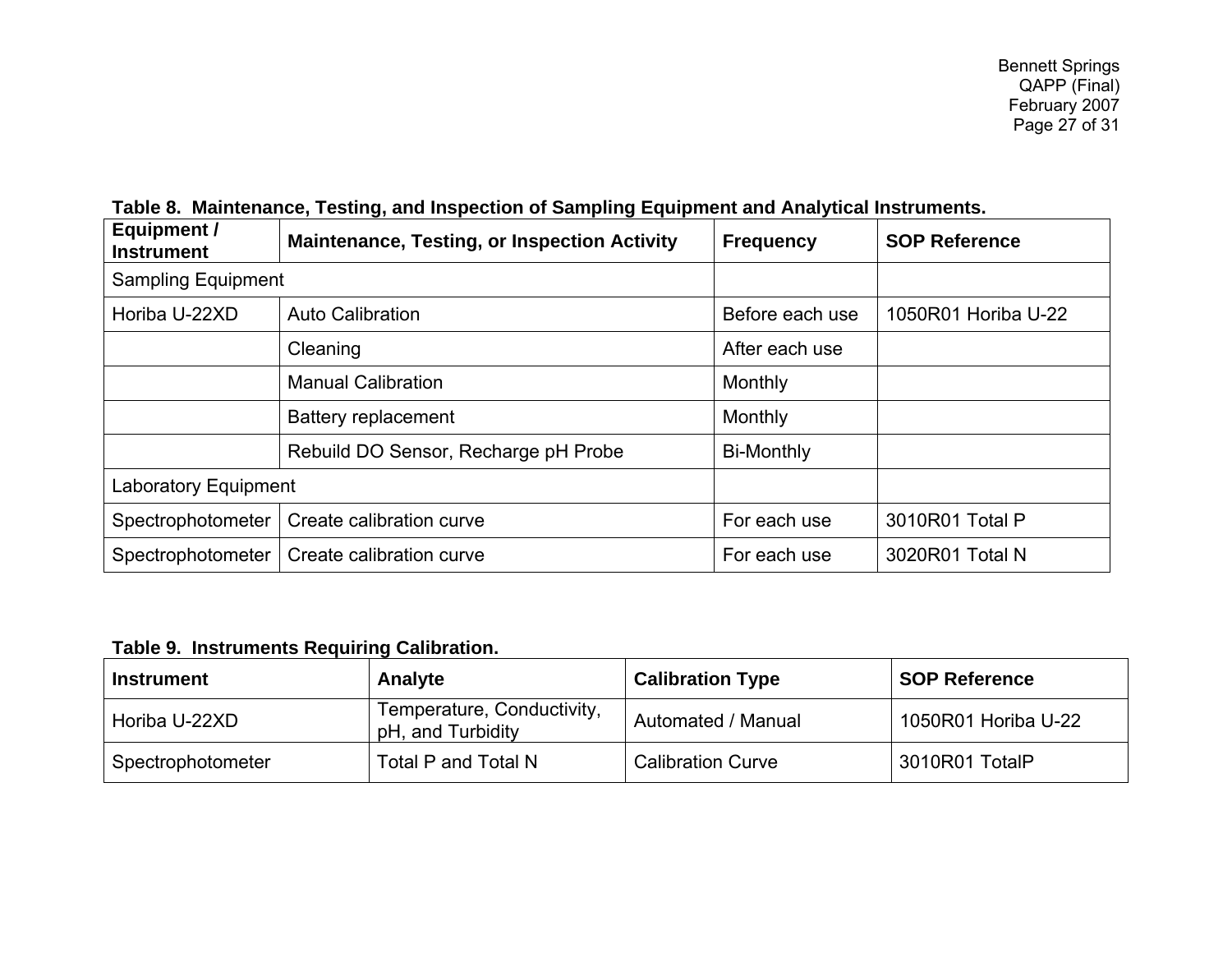

**Figure 1. Organizational chart showing lines of authority and reporting responsibilities.**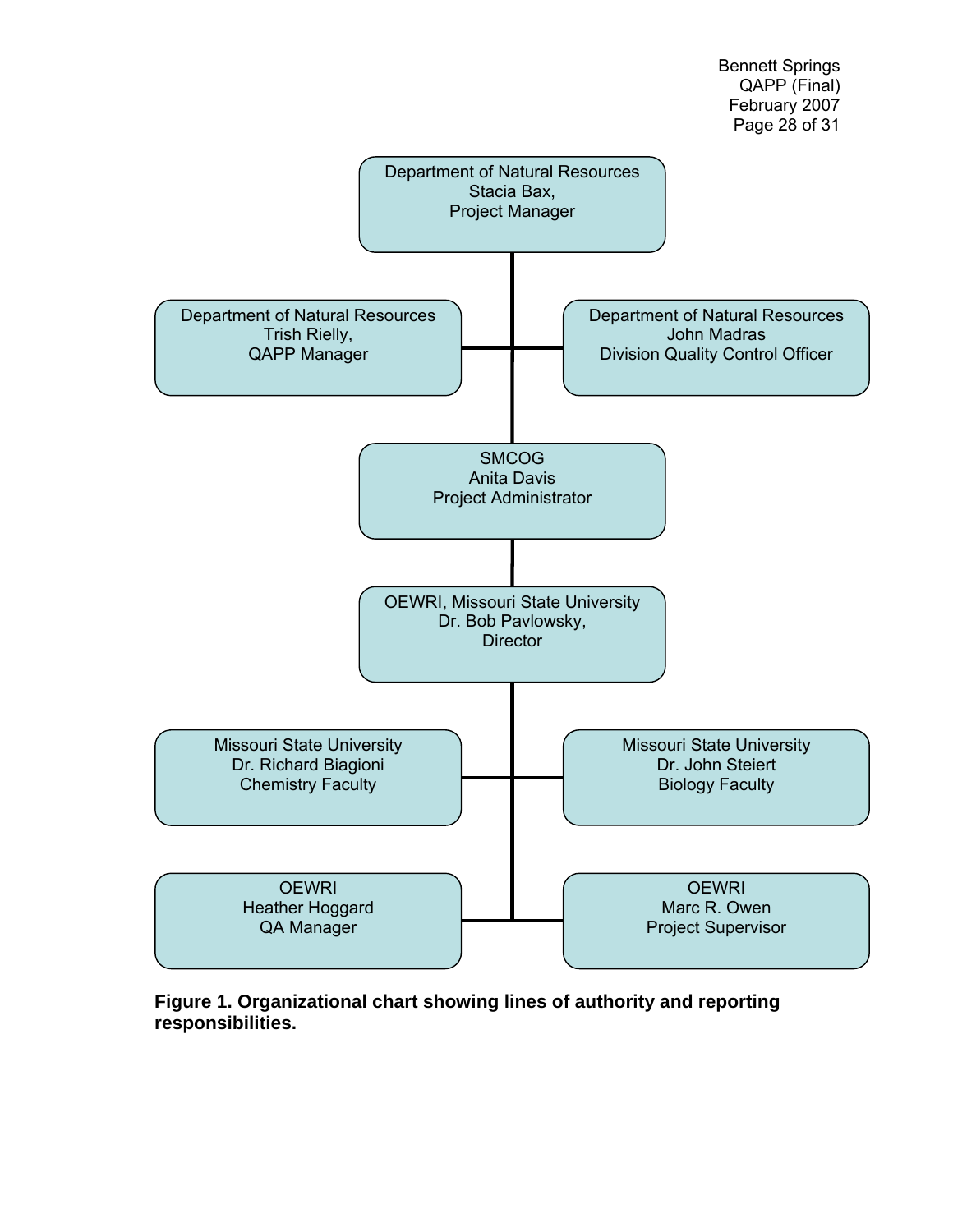

**Figure 2. Niangua River Basin**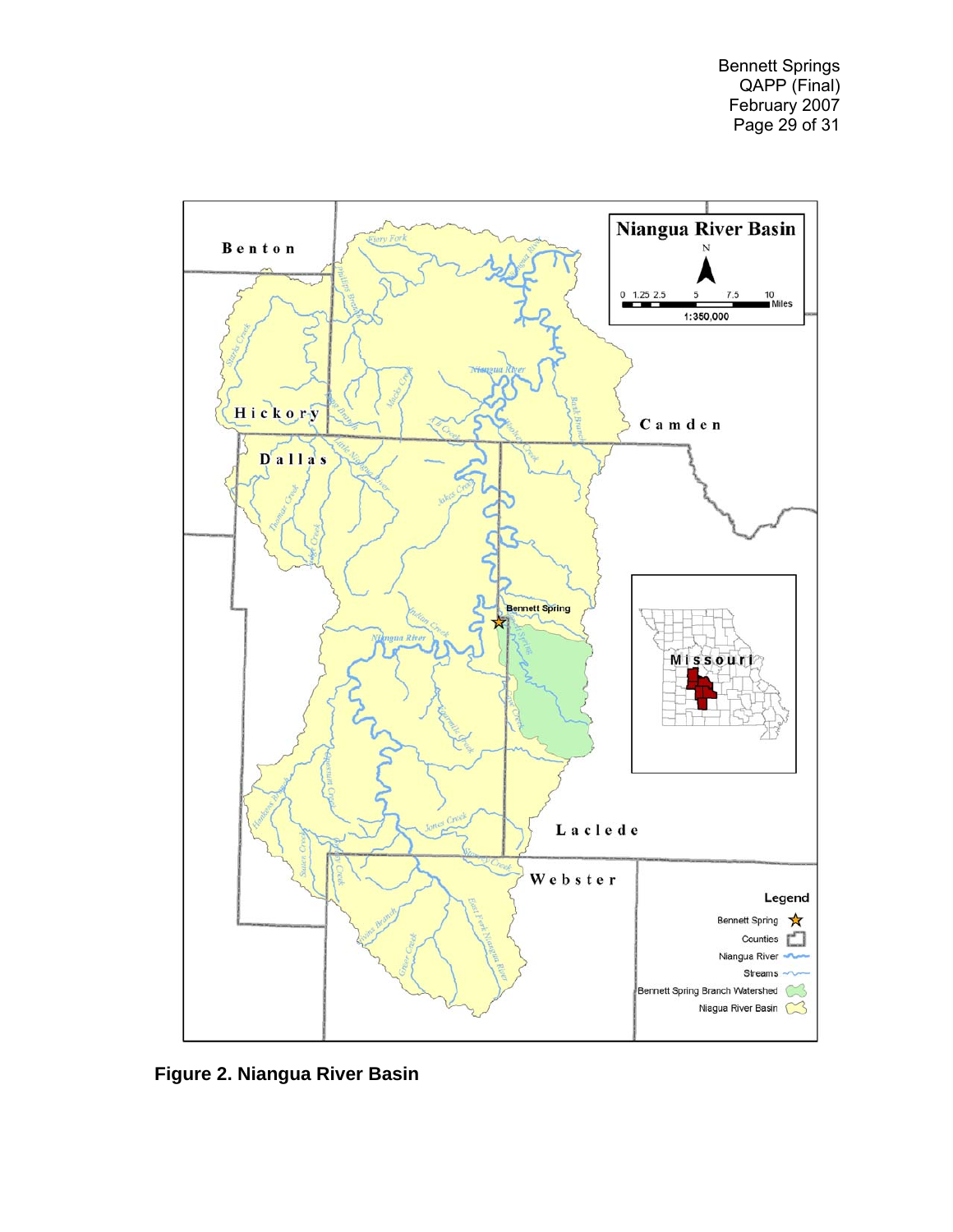Bennett Springs QAPP (Final) February 2007 Page 30 of 31



Single Flow = Dye injection point traced back to Bennett Spring Split Flow = Dye injection point traced back to multiple springs including Bennett Spring Figure 3. Bennett Spring Recharge Area Sample Sites